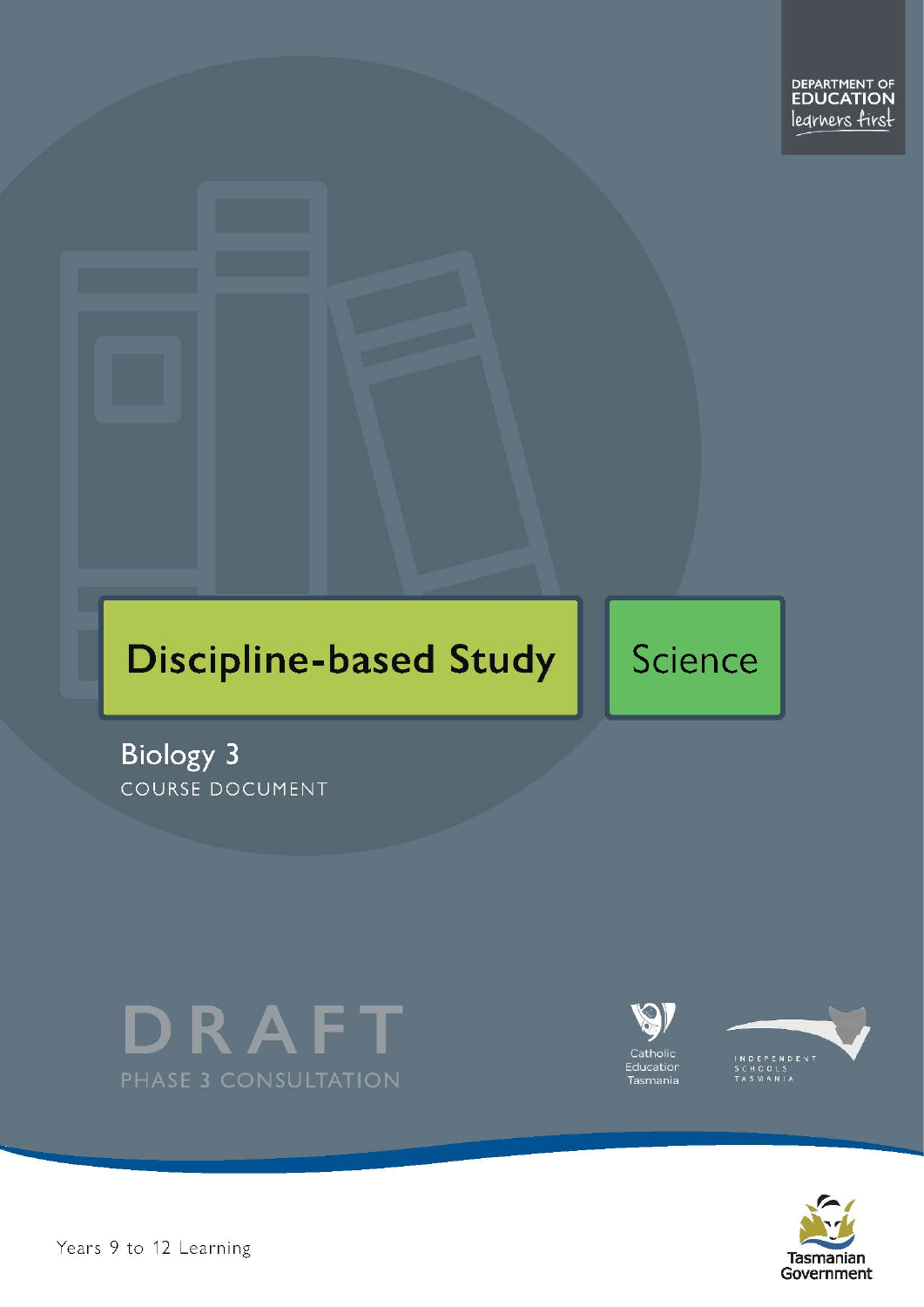# Table of Contents

Phase 3 Consultation Draft Published: March 2021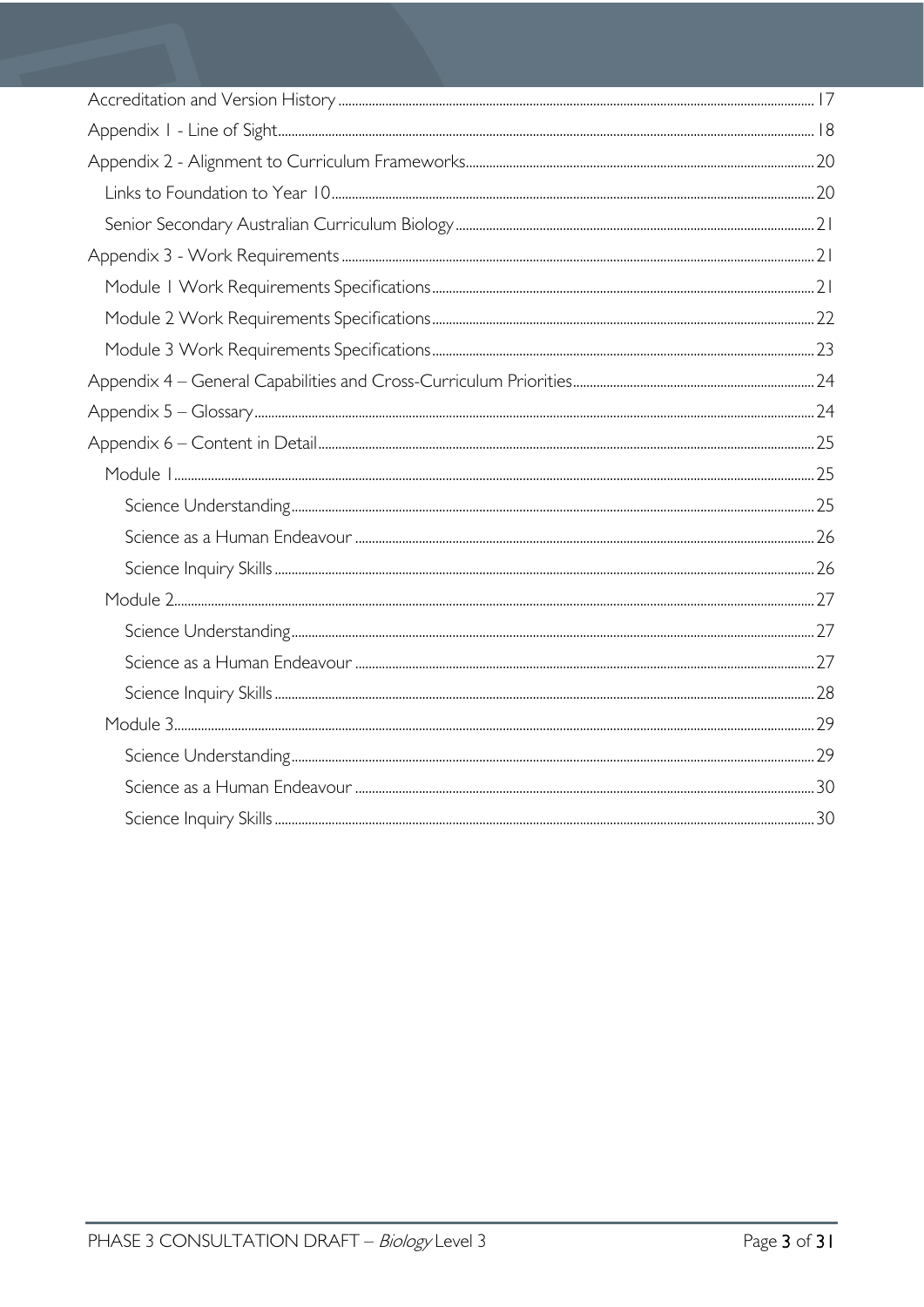# <span id="page-3-0"></span>Biology, 150 hours – Level 3

This course is the Level 3 component of the Biology program.

# <span id="page-3-1"></span>Aims

The purpose of Years 9 to 12 [Education](https://publicdocumentcentre.education.tas.gov.au/library/Shared%20Documents/Years-9-to-12-Education-Framework.pdf) is to enable all students to achieve their potential through Years 9 to 12 and beyond in further study, training or employment.

Years 9 to 12 Education enables: Personal Empowerment, Cultural Transmission, Preparation for Citizenship and Preparation for Work.

This course supports the principles of Access, Agency, Excellence, Balance, Support and Achievement as part of a range of programs that enables students to access a diverse and highly flexible range of learning opportunities suited to their level of readiness, interests and aspirations.

Courses aligned to the Years 9 to 12 Curriculum [Framework](https://publicdocumentcentre.education.tas.gov.au/library/Shared%20Documents/Education%209-12%20Frameworks%20A3%20WEB%20POSTER.pdf) belong to one of the five focus areas of Discipline-based Study, Transdisciplinary Projects, Professional Studies, Work-based Learning and Personal Futures.

Biology Level 3 is a Discipline-based Study course.

# <span id="page-3-2"></span>Focus Area – Discipline-based Study

Discipline-based Study includes content, core concepts and big ideas; enabling deep knowledge and understanding of the content and the application of what is learned. Students consider accepted key disciplinary knowledge, apply distinctive ways of thinking and become increasingly independent learners. They use methodologies specific to the discipline to explore and strengthen their understanding of key concepts and develop deep knowledge, skills and understanding.

Discipline-based Study courses have three key features that guide teaching and learning:

- specialist knowledge
- theories and concepts and
- methodology and terminology.

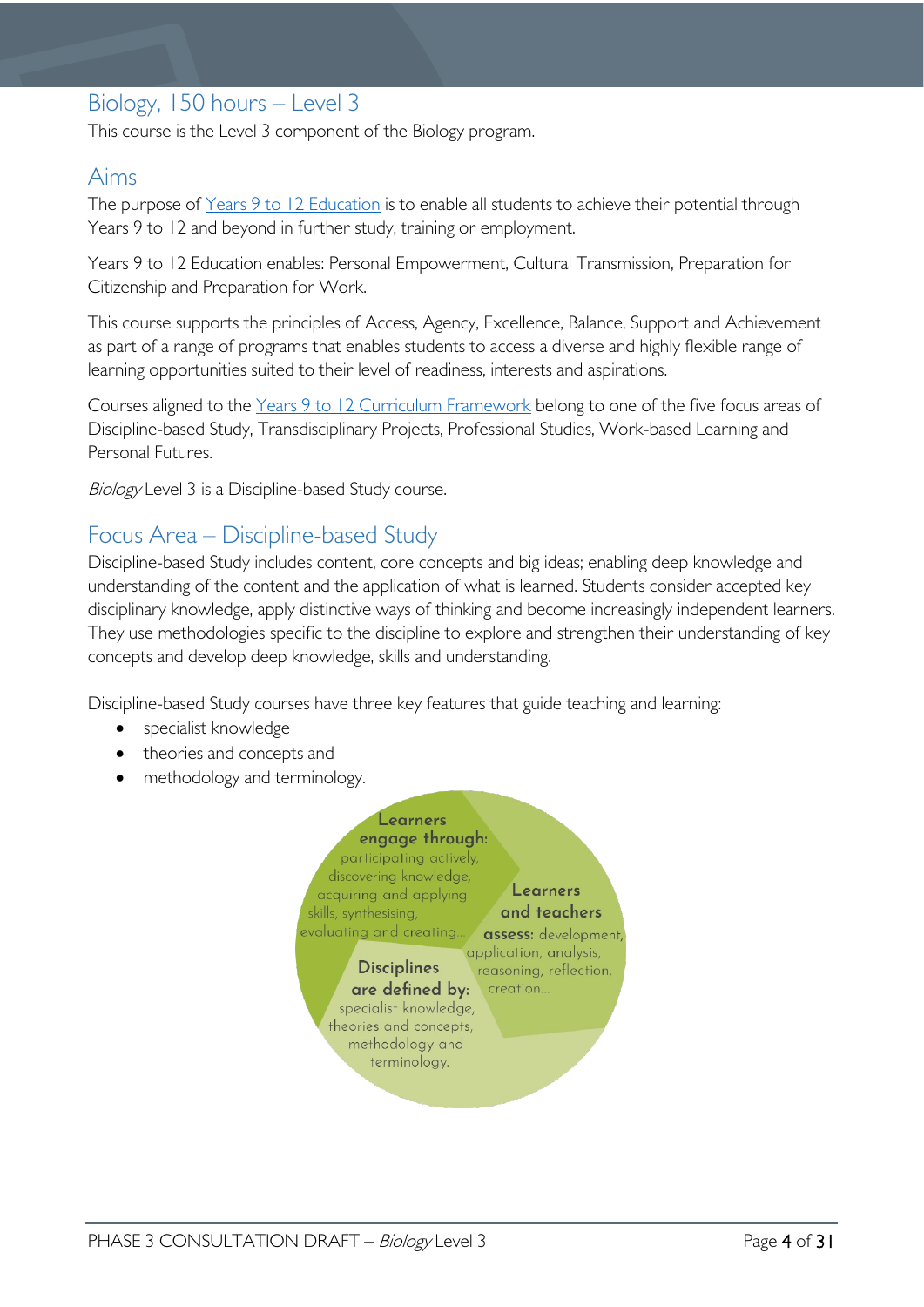In this course learners will do this by engaging with:

- how biological systems interact and are interrelated
- major biological concepts, theories and models related to biological systems at all scales
- the development of biological knowledge; how scientists use biology; and how biological knowledge influences society
- fieldwork, laboratory and other research investigations; collecting and analysing qualitative and quantitative data and interpretating evidence
- evidence-based arguments creatively and analytically when evaluating claims and applying biological knowledge
- communication of biological understanding, findings, arguments and conclusions.

# <span id="page-4-0"></span>Rationale

Australian, regional and global communities rely on the biological sciences to understand, address and successfully manage environmental, health and sustainability challenges facing society in the twenty-first century. These include the biosecurity, continuity of life, the health and wellbeing of humans and other organisms and their populations, and the sustainability of biological resources. Learners use their understanding of the interconnectedness of biological systems when evaluating both the impact of human activity and the strategies proposed to address major biological challenges now and in the future in local, national and global contexts.

The Biology suite of courses explores ways in which scientists work collaboratively and individually in a range of integrated fields to increase understanding of an ever-expanding body of biological knowledge. Learners develop their investigative, analytical and communication skills through field, laboratory and research investigations of living systems and through critical evaluation of the development, ethics, applications and influences of contemporary biological knowledge in a range of contexts.

Understanding of biological concepts, as well as general science knowledge and skills, is relevant to a range of careers, including those in the medical, veterinary, food and marine sciences, agriculture, biotechnology, environmental rehabilitation, biosecurity, quarantine, conservation and eco-tourism. This course will also provide a foundation for learners to critically consider, and to make informed decisions about, contemporary biological issues in their everyday lives.

# <span id="page-4-1"></span>Integration of General Capabilities and Cross-Curriculum Priorities

The general capabilities addressed specifically in this course are:

- Critical and creative thinking  $\mathbb{C}$
- Ethical understanding  $\div$
- Literacy  $\blacksquare$
- Numeracy  $\frac{1}{2}$
- Personal and social capability.

The cross-curriculum priorities are enabled through this course are:

- Aboriginal and Torres Strait Islander Histories and Cultures  $\mathscr W$
- Asia and Australia's Engagement with Asia **AA**
- Sustainability.  $\triangleleft$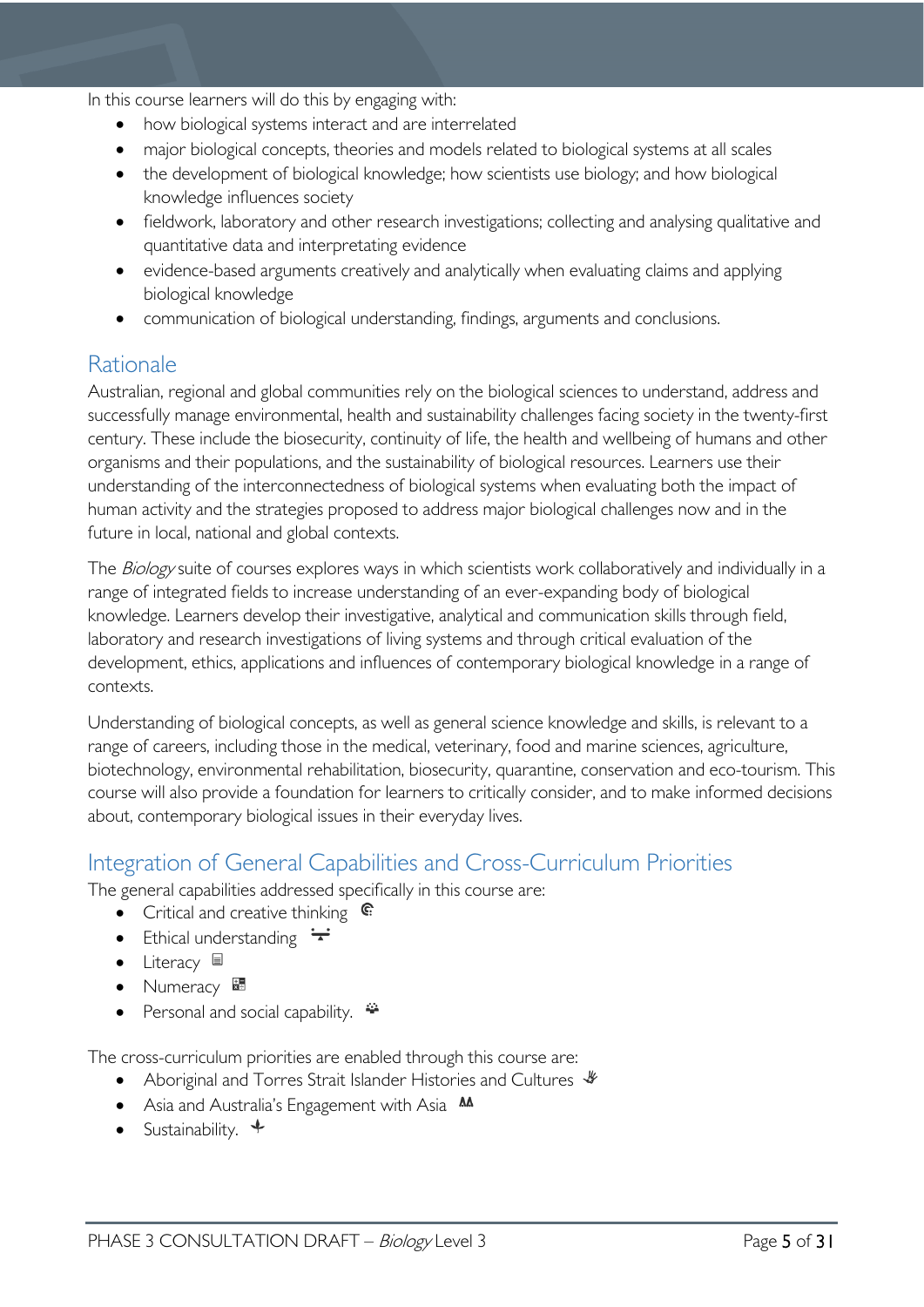# <span id="page-5-0"></span>Course Description

Biology Level 3 provides learners with the opportunity to engage in depth with biology including cells and their structures and functions, reproduction, genetics and evolution, and how life maintains itself and immune responses. Learners will do this using practical inquiry to engage with and understand the natural world. While applying their knowledge learners will come to understand where biological knowledge is central to society, the relationships between biology and society, and the processes of biological discovery.

# <span id="page-5-1"></span>Pathways

- Biology Level 3 has a clear pathway from Australian Curriculum Science F-10 and other TASC Science courses as well as some TASC HaSS, HPE, Technologies and Mathematics courses..
- Biology Level 3 has a clear pathway to a large range of tertiary as well as vocational pathways.

# <span id="page-5-2"></span>Course Requirements

Learners enrolled in this course are required to be able to work responsibly and safely in practical situations.

Providers offering this course will need equipment, materials and a suitable space to carry out the practical component of the course effectively and safely.

This course requires learners to collaborate with others.

# <span id="page-5-3"></span>Course Structure, Delivery and Progression

# <span id="page-5-4"></span>Structure

This course consists of three 50-hour modules.

Modules available Core Module 1: Cell Biology Core Module 2: Reproduction, Genetics and Evolution Core Module 3: Homeostasis and Immunology



# <span id="page-5-5"></span>**Delivery**

There is no specific recommended delivery sequence for the modules

# <span id="page-5-6"></span>Developmental Progression

Each module introduces and builds upon key ideas, concepts, skills, knowledge and understanding leading to a culminating performance of understanding reflected in the work requirements within each module.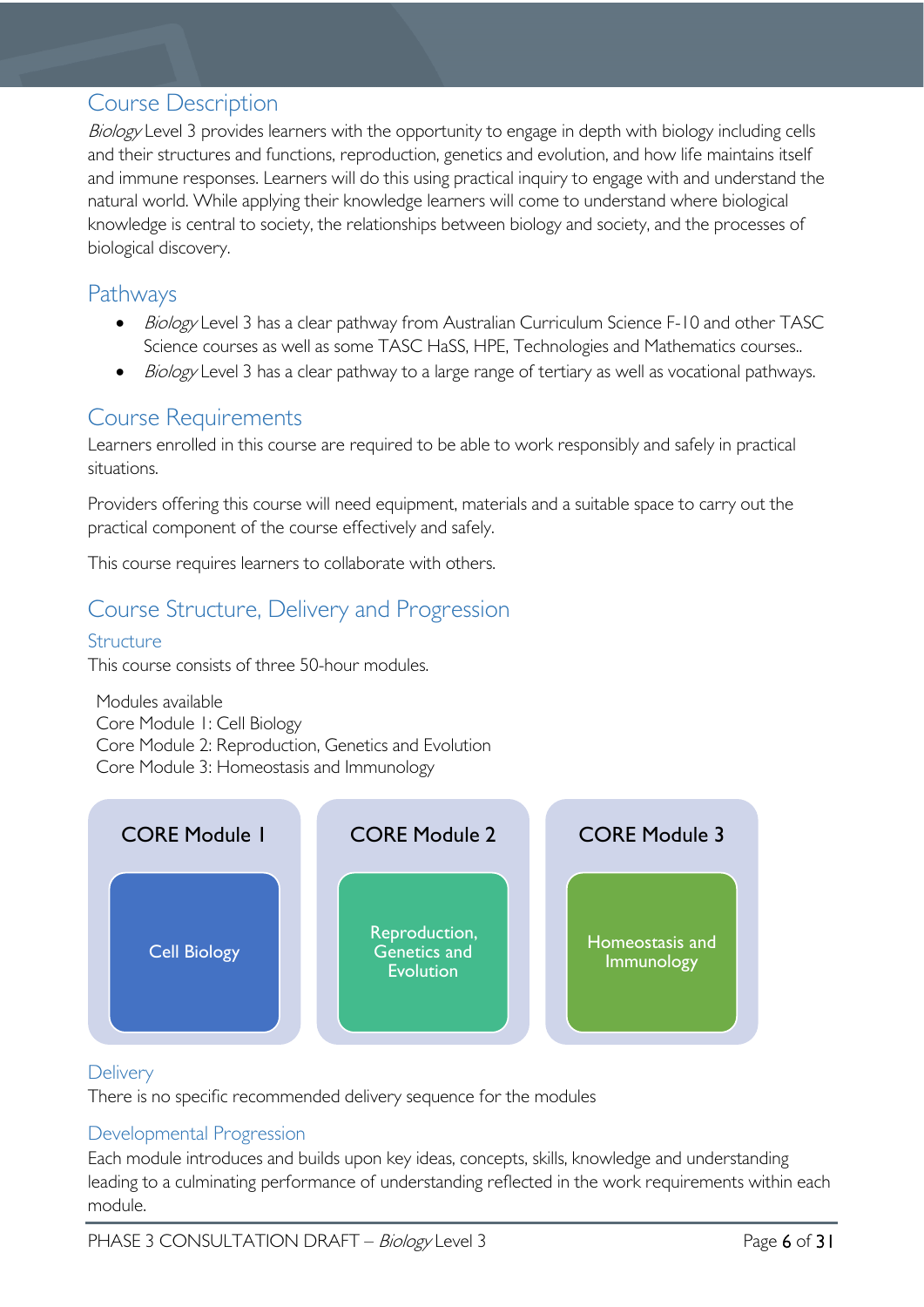# <span id="page-6-0"></span>Module 1 - Cell Biology

In this module, learners investigate some of the biochemical and cellular systems and processes involved in the transmission of genetic material to the next generation of cells and to offspring.

Through the investigation of appropriate contexts, learners explore the ways in which models and theories have developed over time and through interactions with social, cultural, economic and ethical considerations. They investigate the ways in which science contributes to contemporary debate about local, regional and international issues, including evaluation of risk and action for sustainability, and recognise the limitations of science to provide definitive answers in different contexts. Learners use science inquiry skills to design and conduct investigations into how different factors affect cellular processes; they construct and use models to analyse the data gathered; and they continue to develop their skills in constructing plausible predictions and valid, reliable conclusions.

#### <span id="page-6-1"></span>Module 1 Learning Outcomes

On successful completion of this module, learners will be able to:

- 1. work independently and with others to explore, evaluate and communicate cell biology concepts
- 2. design, implement, evaluate and refine inquiries into cell biology
- 3. analyse the impact of the interrelationships of the development and applications of cell biology with technology and the values broader community
- 4. apply and analyse models and theories used to understand cell biology processes, including DNA and protein synthesis, and function of enzymes and coenzymes.

#### <span id="page-6-2"></span>Module 1 Content

Cells are the building blocks of all life of Earth. There are a number of key cellular processes that underpin life in multicellular organisms. In this Module by applying knowledge, including practically, of key cellular processes some complex functions within and between cells will be analysed. These include some application of DNA and protein synthesis, and the function of enzymes and co-enzymes. Science Understanding and Science as a Human Endeavour describe the key knowledge in Module 1, and Science Inquiry Skills are the key skills.

By the end of this module, learners will:

- understand that the structure and function of cells and their components are related to the need to exchange matter and energy with their immediate environment
- understand the cellular processes and mechanisms that ensure the continuity of life
- understand how models and theories have developed over time; and the ways in which biological knowledge interacts with social, economic, cultural and ethical considerations in a range of contexts
- use science inquiry skills to design, conduct, evaluate and communicate investigations into gene technology applications
- evaluate with reference to empirical evidence, claims about technology, and population gene pool processes, and justify evaluations
- communicate biological understanding using qualitative and quantitative representations in appropriate modes and genres.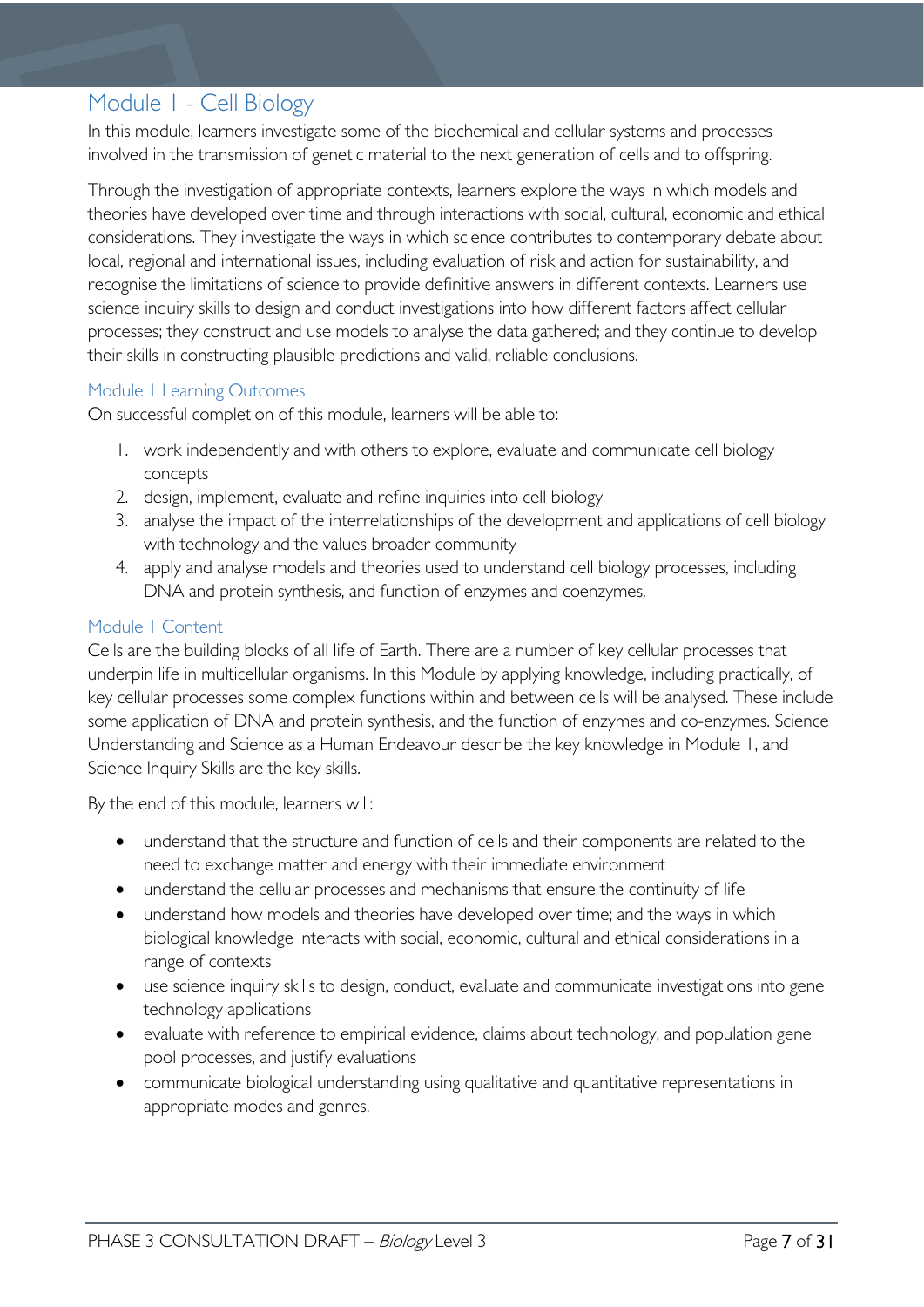# Science Understanding (see Appendix 6 for content in detail)

- key cellular processes
- DNA and protein synthesis
- Biochemistry function of enzymes and co-enzymes in metabolism.

### Science as a Human Endeavour (see Appendix 6 for content in detail)

- development and collaboration within biology
- science and the broader community.

### Science Inquiry Skills (see Appendix 6 for content in detail)

- design of inquiry
- implementation of inquiry
- evaluation of inquiry.

### <span id="page-7-0"></span>Module 1 Work Requirements

The work requirements of a course are processes, products or performances that provide a significant demonstration of achievement that is measurable against the course's standards. Work requirements need not be the sole form of assessment for a module.

This module includes one (1) extended response and one (1) inquiry work requirement.

See Appendix 3 for summary of Work Requirement specifications for this course.

#### <span id="page-7-1"></span>Module 1 Assessment

This module will assess criteria 1, 2, 3, 4.

# <span id="page-7-2"></span>Module 2 - Reproduction, Genetics and Evolution

Heredity is an important biological principle as it explains why offspring (cells or organisms) resemble their parent cell or organism. Organisms require cellular division and differentiation for growth, development, repair and sexual reproduction. In this module, learners investigate processes involved in the transmission of genetic material to the next generation of cells and to offspring. They consider different patterns of inheritance by analysing the possible genotypes and phenotypes of offspring. Learners link their observations to explanatory models that describe patterns of inheritance, and explore how the use of predictive models of inheritance enables decision making. Learners investigate the genetic basis for the theory of evolution by natural selection through constructing, using and evaluating explanatory and predictive models for gene pool diversity of populations. They explore genetic variation in gene pools, selection pressures and isolation effects in order to explain speciation and extinction events and to make predictions about future changes to populations.

Through the investigation of appropriate contexts, learners explore the ways in which models and theories related to heredity and population genetics have developed over time and through interactions with social, cultural, economic and ethical considerations. They investigate the ways in which science contributes to contemporary debate about local, regional and international issues, including evaluation of risk and action for sustainability, and recognise the limitations of science to provide definitive answers in different contexts. Learners use science inquiry skills to design and conduct investigations into how different factors affect cellular processes and gene pools; they construct and use models to analyse the data gathered; and they continue to develop their skills in constructing plausible predictions and valid, reliable conclusions.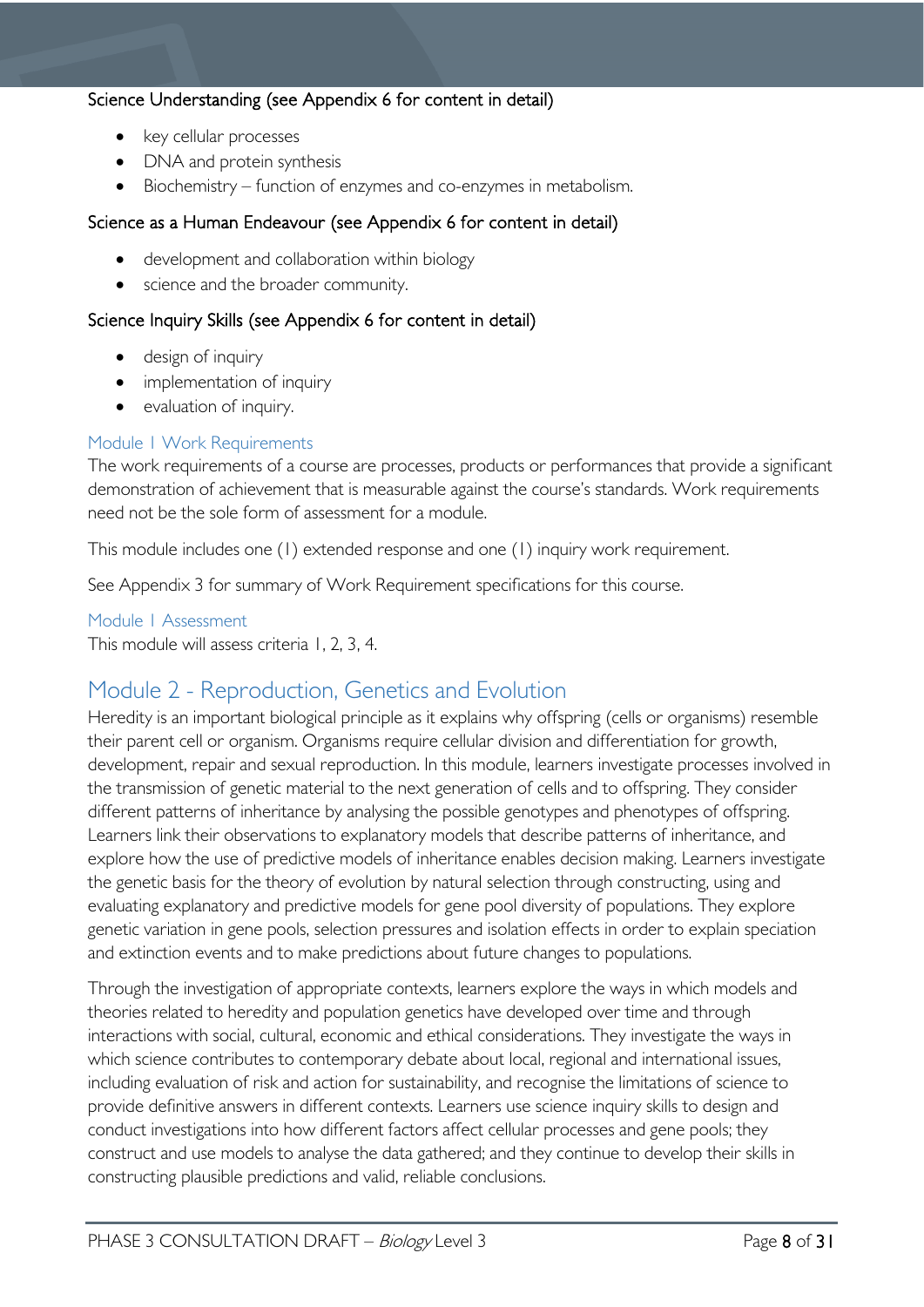#### <span id="page-8-0"></span>Module 2 Learning Outcomes

On successful completion of this module, learners will be able to:

- 1. work independently and with others to explore, evaluate and communicate reproduction, genetics and evolution concepts
- 2. design, implement, evaluate and refine inquiries into reproduction, genetics and evolution
- 3. analyse the impact of the interrelationships of the development and applications of reproduction, genetics and evolution with technology and the values broader community
- 5. apply and analyse models and theories used to understand reproduction, genetics and evolution.

#### <span id="page-8-1"></span>Module 2 Content

Reproduction is a key process for all life and genetics underpins the understanding of continuity of life and evolution. In this module by applying knowledge, including practically, of reproductive processes, concepts and mechanisms for gene transfer and function, the natural selection of gene expression over large timescales both the stability and diversity of life can be analysed. Science Understanding and Science as a Human Endeavour describe the key knowledge in Module 2, and Science Inquiry Skills are the key skills.

By the end of this module, learners will:

- understand the mechanisms that ensure the continuity of life, and how these processes contribute to unity and diversity within a species
- understand the processes and mechanisms that explain how life on Earth has persisted, changed and diversified over the last 3.5 billion years
- understand how models and theories have developed over time; and the ways in which biological knowledge interacts with social, economic, cultural and ethical considerations in a range of contexts
- use science inquiry skills to design, conduct, evaluate and communicate investigations into heredity, gene technology applications, and population gene pool changes
- evaluate with reference to empirical evidence, claims about heredity processes, gene technology, and population gene pool processes, and justify evaluations
- communicate biological understanding using qualitative and quantitative representations in appropriate modes and genres.

### Science Understanding (see Appendix 6 for content in detail)

- **Reproduction**
- Genetics
- Evolution

### Science as a Human Endeavour (see Appendix 6 for content in detail)

- development and collaboration within Biology
- science and the broader community.

#### Science Inquiry Skills (see Appendix 6 for content in detail)

- design of inquiry
- implementation of inquiry
- evaluation of inquiry.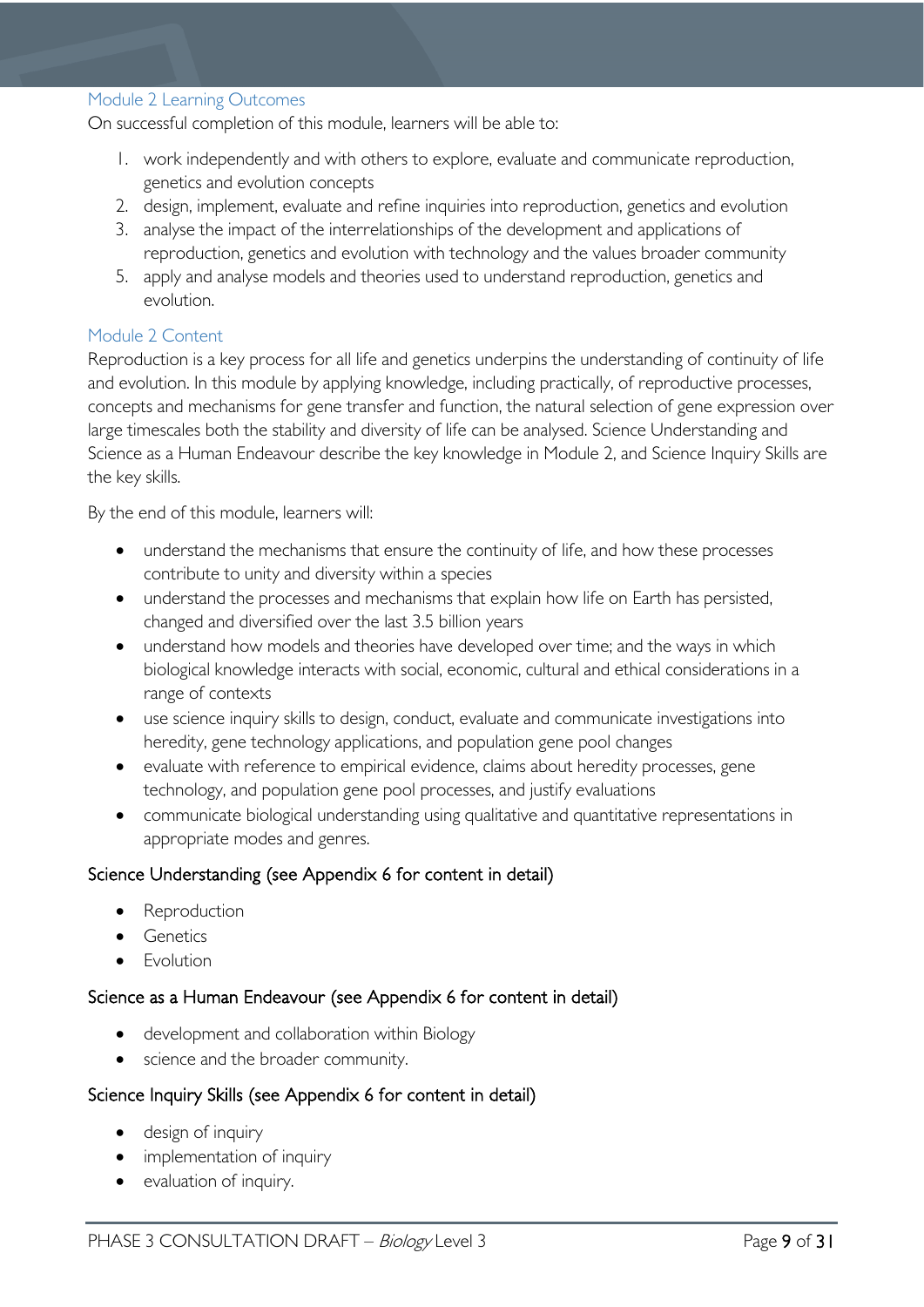#### <span id="page-9-0"></span>Module 2 Work Requirements

The work requirements of a course are processes, products or performances that provide a significant demonstration of achievement that is measurable against the course's standards. Work requirements need not be the sole form of assessment for a module.

This module includes one (1) extended response and one (1) inquiry work requirement.

See Appendix 3 for summary of Work Requirement specifications for this course.

#### <span id="page-9-1"></span>Module 2 Assessment

This module will assess criteria 1, 2, 3, 5.

# <span id="page-9-2"></span>Module 3 - Homeostasis and Immunology

In order to survive, organisms must be able to maintain system structure and function in the face of changes in their external and internal environments. Changes in temperature and water availability, and the incidence and spread of infectious disease, present significant challenges for organisms and require coordinated system responses. In this module, learners investigate how homeostatic response systems control organisms' responses to environmental change – internal and external – in order to survive in a variety of environments, as long as the conditions are within their tolerance limits. Learners study how the invasion of an organism's internal environment by pathogens challenges the effective functioning of cells, tissues and body systems, and triggers a series of responses or events in the short and long-term in order to maintain system function. They consider the factors that contribute to the spread of infectious disease and how outbreaks of infectious disease can be predicted, monitored and contained.

Through the investigation of appropriate contexts, learners explore the ways in which models and theories of organisms' and populations' responses to environmental change have developed over time and through interactions with social, economic, cultural and ethical considerations. They investigate the ways in which science contributes to contemporary debate about local, regional and international issues, including evaluation of risk and action for sustainability, and recognise the limitations of science to provide definitive answers in different contexts. Learners use science inquiry skills to investigate a range of responses by plants and animals to changes in their environments and to invasion by pathogens; they construct and use appropriate representations to analyse the data gathered; and they continue to develop their skills in constructing plausible predictions and valid conclusions.

#### <span id="page-9-3"></span>Module 3 Learning Outcomes

On successful completion of this module, learners will be able to:

- 1. work independently and with others to explore, evaluate and communicate concepts of homeostasis and immunology
- 2. design, implement, evaluate and refine inquiries into homeostasis and immunology
- 3. analyse the impact of the interrelationships of the development and applications of homeostasis and immunology with technology and the values broader community
- 6. apply and analyse models and theories used to understand homeostasis and immunology.

### <span id="page-9-4"></span>Module 3 Content

In complex organisms, such as humans, our systems work to maintain an internal environment that sustains life and to engage processes when exposed to external threats. In this module by applying knowledge, including practically, of the nervous, endocrine, lymphatic and immune systems the maintenance of the internal environment can be analysed. Science Understanding and Science as a Human Endeavour describe the key knowledge of Module 3, and Science Inquiry Skills are the key skills.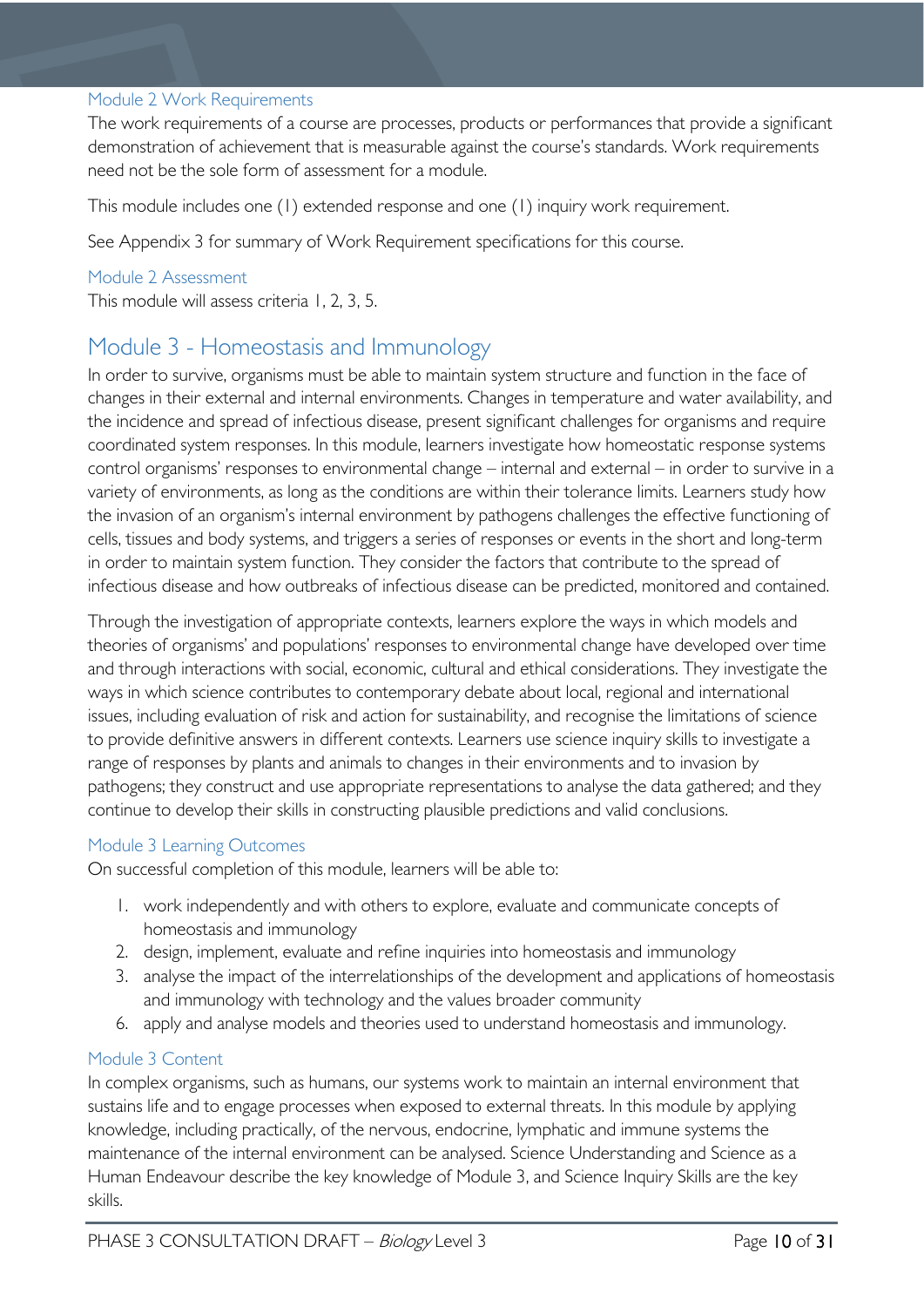By the end of this module, learners will:

- understand the mechanisms by which plants and animals use homeostasis to control their internal environment in a changing external environment
- understand how plants and animals respond to the presence of pathogens, and the ways in which infection, transmission and spread of disease occur
- understand how models and theories have developed over time, and the ways in which biological knowledge interacts with social, economic, cultural and ethical considerations in a range of contexts
- use science inquiry skills to design, conduct, evaluate and communicate investigations into organisms' responses to changing environmental conditions and infectious disease
- evaluate, with reference to empirical evidence, claims about organisms' responses to changing environmental conditions and infectious disease and justify evaluations
- communicate biological understanding using qualitative and quantitative representations in appropriate modes and genres.

# Science Understanding (see Appendix 6 for content in detail)

- Nervous System
- Endocrine System
- Lymphatic System
- Homeostasis
- Immunology.

# Science as a Human Endeavour (see Appendix 6 for content in detail)

- development and collaboration within Biology
- science and technology
- science and the broader community.

# Science Inquiry Skills (see Appendix 6 for content in detail)

- design of inquiry
- implementation of inquiry
- evaluation of inquiry.

### <span id="page-10-0"></span>Module 3 Work Requirements

The work requirements of a course are processes, products or performances that provide a significant demonstration of achievement that is measurable against the course's standards. Work requirements need not be the sole form of assessment for a module.

This module includes one (1) extended response and one (1) inquiry work requirement.

See Appendix 3 for summary of Work Requirement specifications for this course.

### <span id="page-10-1"></span>Module 3 Assessment

This module will assess criteria 1, 2, 3, 6.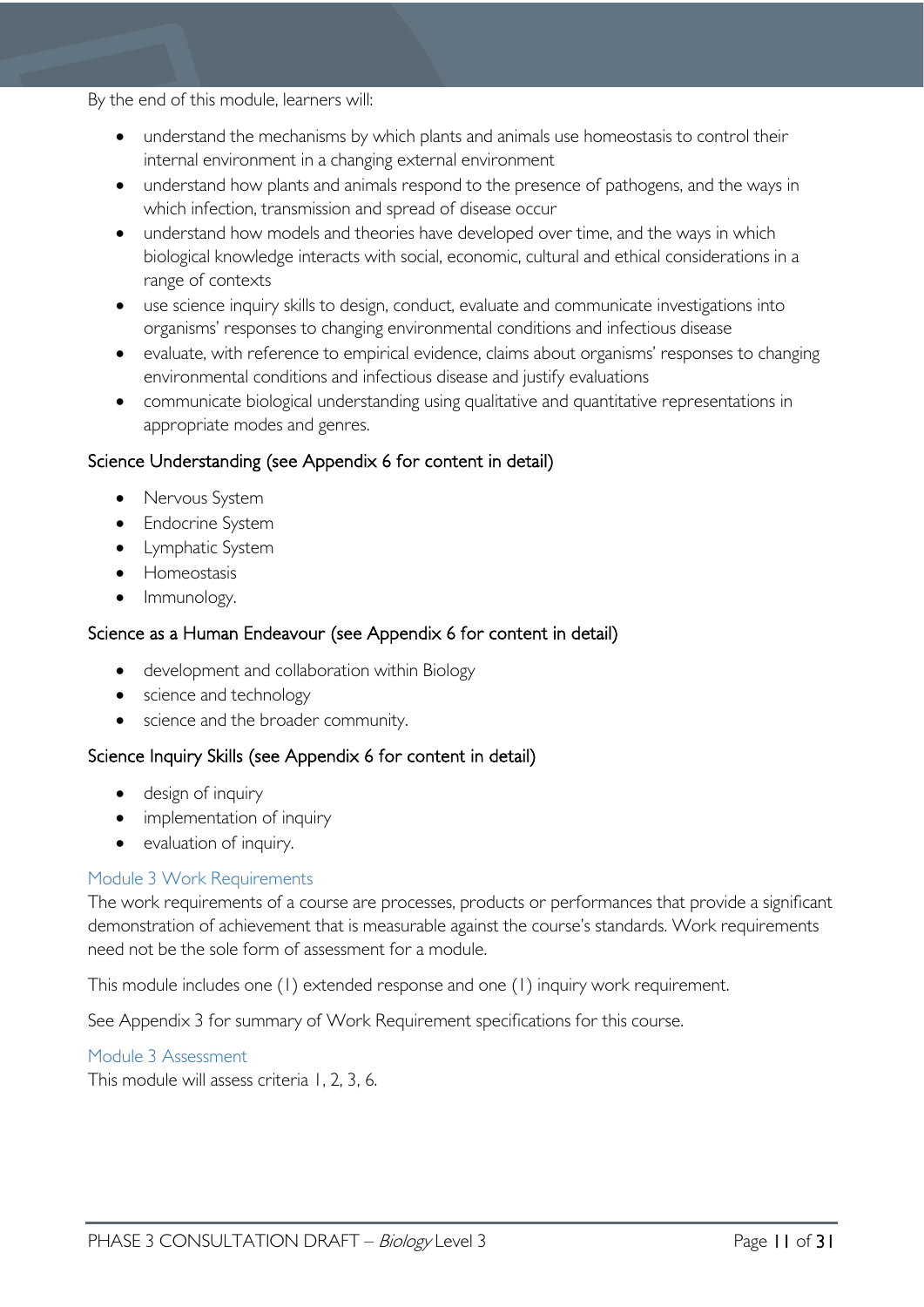# <span id="page-11-0"></span>Assessment

Criterion-based assessment is a form of outcomes assessment that identifies the extent of learner achievement at an appropriate end-point of study. Although assessment – as part of the learning program – is continuous, much of it is formative, and is done to help learners identify what they need to do to attain the maximum benefit from their study of the course. Therefore, assessment for summative reporting to TASC will focus on what both teacher and learner understand to reflect endpoint achievement.

The standard of achievement each learner attains on each criterion is recorded as a rating 'A', 'B', or 'C', according to the outcomes specified in the standards section of the course.

A 't' notation must be used where a learner demonstrates any achievement against a criterion less than the standard specified for the 'C' rating.

A 'z' notation is to be used where a learner provides no evidence of achievement at all.

Internal assessment of all criteria will be made by the provider. Providers will report the learner's rating for each criterion to TASC.

TASC will supervise the external assessment of designated criteria which will be indicated by an asterisk (\*). The ratings obtained from the external assessments will be used in addition to internal ratings from the provider to determine the final award.

### <span id="page-11-1"></span>**Criteria**

|                      | Module I | Module 2 | Module 3 | Notes                                                                 |
|----------------------|----------|----------|----------|-----------------------------------------------------------------------|
| Criteria<br>Assessed | ,2,3,4   | ,2,3,5   | 1,2,3,6  | Three common in all modules<br>and one focus criterion per<br>module. |

The assessment for *Biology* Level 3 will be based on the degree to which the learner can:

- 1. explore, analyse and communicate biology concepts as an individual and within a group
- 2. design, implement and evaluate inquiry into biological systems
- 3. analyse the development and applications of biology with technologies and the broader community
- 4. apply and synthesise models and theories used to explain cell biology processes\*
- 5. apply and synthesise models and theories used to explain reproduction, genetics and evolution\*
- 6. apply and synthesise models and theories used to explain homeostasis and immunology.\*

\*denotes criteria that are both internally and externally assessed.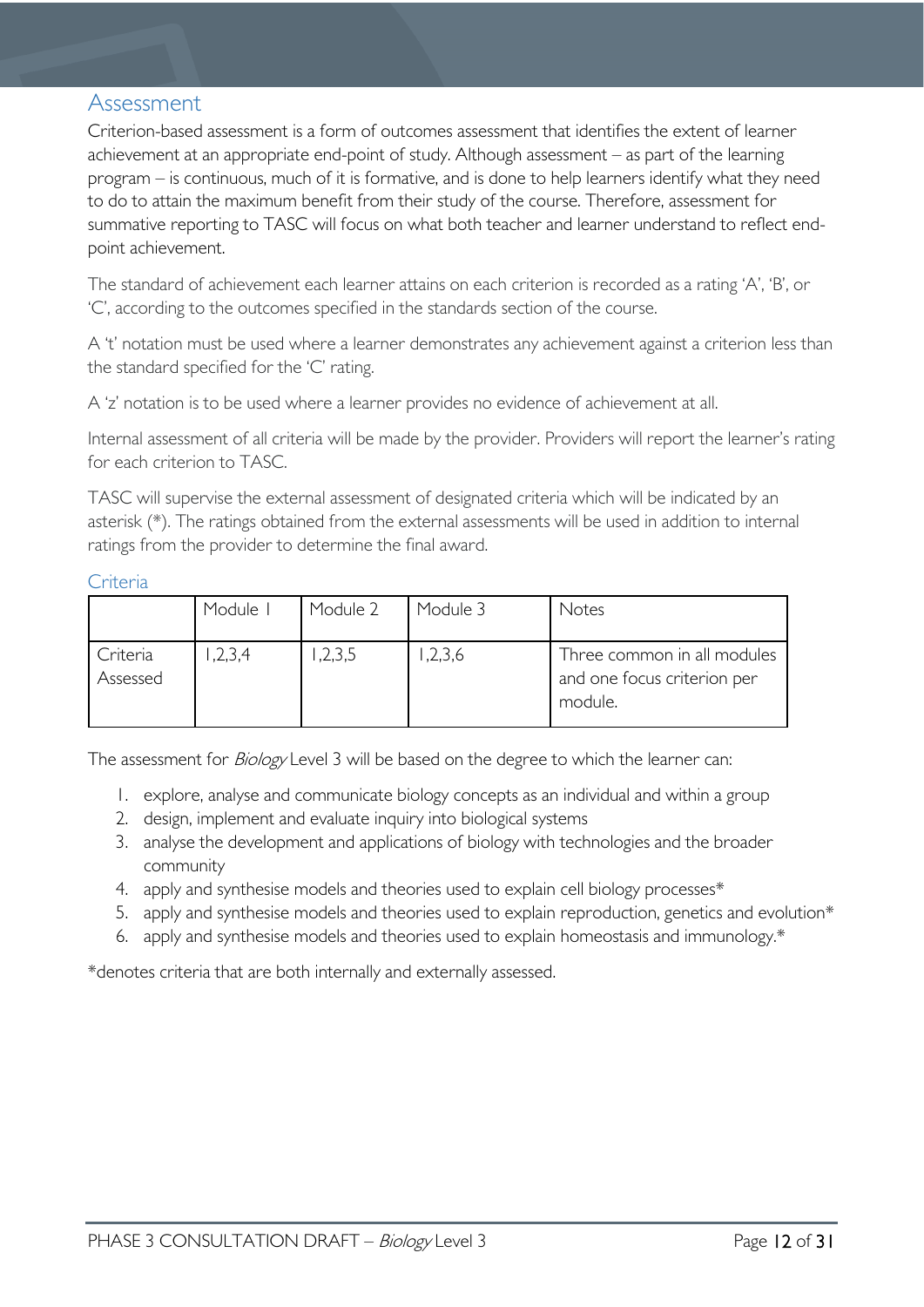# <span id="page-12-0"></span>**Standards**

Criterion 1: explore, analyse and communicate biology concepts as an individual and within a group.

| Rating C                       | Rating B                       | Rating A                       |
|--------------------------------|--------------------------------|--------------------------------|
| sets personal priorities and   | set and adapt personal         | establish personal priorities, |
| manage resources effectively   | priorities and manage          | manage resources effectively   |
| to achieve personal goals and  | resources effectively to       | and demonstrate initiative to  |
| learning outcomes              | achieve personal goals and     | achieve personal goals and     |
|                                | learning outcomes              | learning outcomes              |
| set and apply criteria to      | develop and apply criteria to  | develop, apply and adapt       |
| complete complex tasks and     | complete complex tasks and     | criteria to complete complex   |
| evaluate the outcomes of       | evaluate the outcomes of       | tasks and evaluate the         |
| individual and group decisions | individual and group decisions | outcomes of individual and     |
|                                |                                | group decisions                |
| selects, constructs and uses   | selects, constructs and uses   | selects, constructs and uses   |
| appropriate representations    | appropriate representations    | appropriate representations    |
| to describe relationships and  | to describe complex            | to describe complex            |
| solve problems                 | relationships and to solve     | relationships and to solve     |
|                                | unfamiliar problems            | complex and unfamiliar         |
|                                |                                | problems                       |
| communicates clearly in a      | communicates clearly and       | communicates effectively and   |
| range of modes, styles and     | accurately in a range of       | accurately in a range of       |
| genres for specific purposes.  | modes, styles and genres for   | modes, styles and genres for   |
|                                | specific audiences and         | specific audiences and         |
|                                | purposes.                      | purposes.                      |

Criterion 2: design, implement and evaluate inquiry into biological systems.

| Rating C                                                                                                                     | Rating B                                                                                                                                              | Rating A                                                                                                                                                                                       |
|------------------------------------------------------------------------------------------------------------------------------|-------------------------------------------------------------------------------------------------------------------------------------------------------|------------------------------------------------------------------------------------------------------------------------------------------------------------------------------------------------|
| designs and conducts safe,<br>ethical investigations that<br>collect valid data in response<br>to a question or problem      | designs, conducts and<br>improves safe, ethical<br>investigations that collect<br>valid, reliable data in response<br>to a question or problem        | designs, conducts and<br>improves safe, ethical<br>investigations that efficiently<br>collect valid, reliable data in<br>response to a complex<br>question or problem                          |
| analyses data to identify<br>relationships, anomalies, and<br>sources of error                                               | analyses data sets to identify<br>causal and correlational<br>relationships, anomalies, and<br>sources of error                                       | analyses data sets to explain<br>causal and correlational<br>relationships, the reliability of<br>the data, and sources of<br>error                                                            |
| selects data to demonstrate<br>relationships linked to<br>biological knowledge, and<br>provides conclusions based<br>on data | selects appropriate data as<br>evidence, interprets evidence<br>with reference to models<br>and/or theories, and provides<br>evidence for conclusions | justifies their selection of data<br>as evidence, analyses<br>evidence with reference to<br>models and/or theories, and<br>develops evidence-based<br>conclusions that identify<br>limitations |
| evaluates processes and<br>claims, and suggests<br>improvements or<br>alternatives.                                          | evaluates processes and<br>claims, provides a critique<br>with reference to evidence,<br>and identifies possible<br>improvements or<br>alternatives.  | evaluates processes and<br>claims, and provides an<br>evidence-based critique and<br>discussion of improvements<br>or alternatives.                                                            |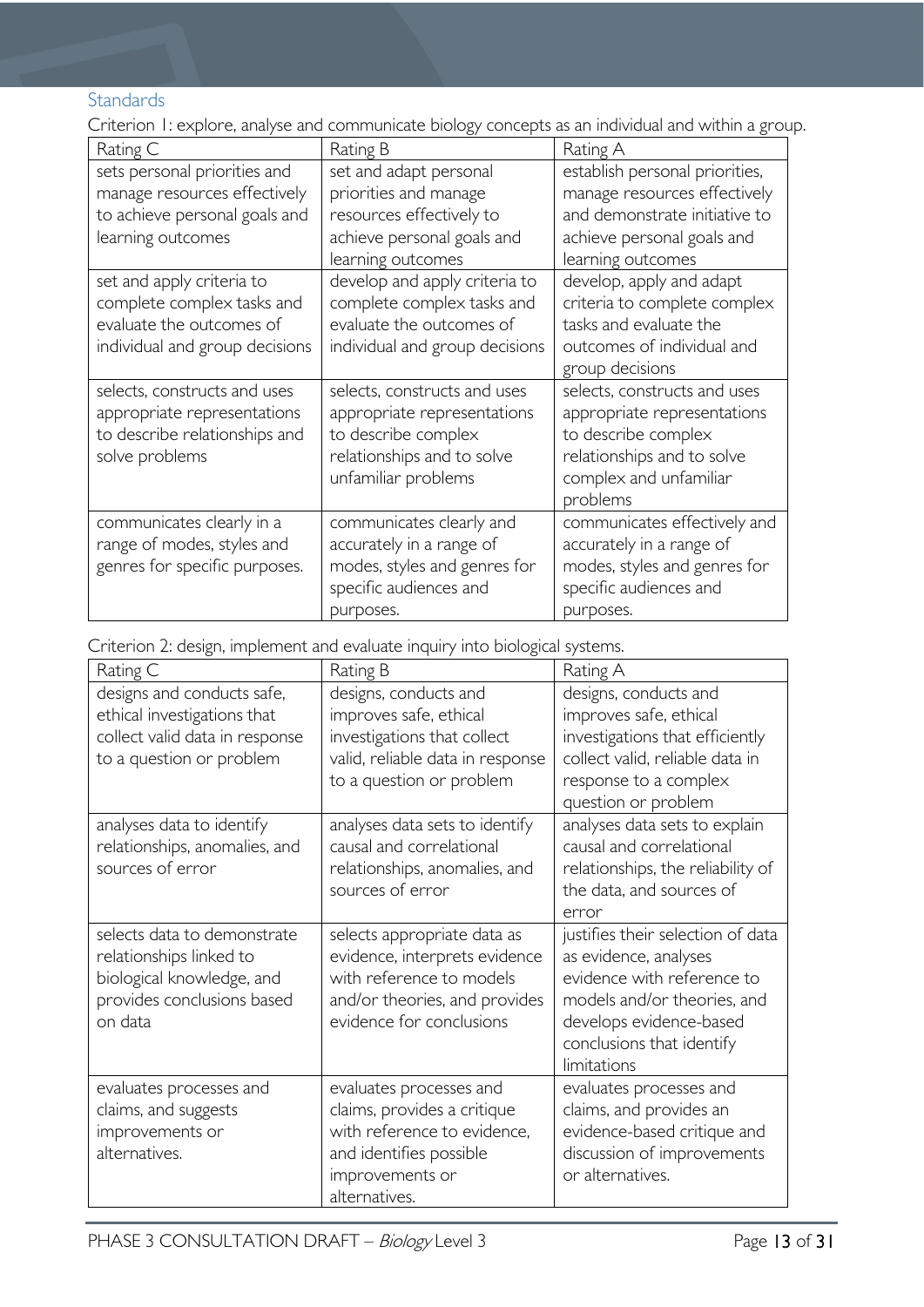Criterion 3: analyse the development and applications of biology with technologies and the broader community.

| Rating C                      | Rating B                     | Rating A                     |
|-------------------------------|------------------------------|------------------------------|
| describes the roles of        | explains the roles of        | analyses the roles of        |
| collaboration and review in   | collaboration, debate and    | collaboration, debate and    |
| the development of biological | review in the development of | review in the development of |
| theories or models            | biological theories and      | biological theories and      |
|                               | models                       | models                       |
| discusses how biological      | explains how biological      | evaluates how biological     |
| science has been used to      | science has been used to     | science has been used in     |
| meet needs and to inform      | meet diverse needs and to    | concert with other sciences  |
| decision making, and some     | inform decision making; and  | to meet diverse needs and to |
| social, economic or ethical   | how these applications are   | inform decision making; and  |
| implications of these         | influenced by social,        | how these applications are   |
| applications                  | economic and ethical factors | influenced by interacting    |
|                               |                              | social, economic and ethical |
|                               |                              | factors                      |
| describes the role of         | explains the role of         | analyses the role of         |
| technologies in the           | technologies in the          | technologies in the          |
| development of biological     | development of biological    | development of biological    |
| theories or models.           | theories and models.         | theories and models.         |

Criterion 4\*: apply and synthesise models and theories used to explain cell biology processes.

This criterion is both internally and externally assessed.

| Rating C                                                                                                                                                            | Rating B                                                                                                                                                                  | Rating A                                                                                                                                                                                       |
|---------------------------------------------------------------------------------------------------------------------------------------------------------------------|---------------------------------------------------------------------------------------------------------------------------------------------------------------------------|------------------------------------------------------------------------------------------------------------------------------------------------------------------------------------------------|
| applies theories or models of<br>cell process and function to<br>explain phenomena, interpret<br>problems and make plausible<br>predictions in familiar<br>contexts | applies theories and models<br>of cell process and function<br>to discuss phenomena,<br>interpret problems and make<br>plausible predictions in<br>unfamiliar contexts    | applies theories and models<br>of cell process and function<br>to analyse phenomena,<br>interpret complex problems<br>and make reasoned, plausible<br>predictions in unfamiliar<br>contexts    |
| applies theories or models of<br>DNA and protein synthesis<br>to explain phenomena,<br>interpret problems and make<br>plausible predictions in<br>familiar contexts | applies theories and models<br>of DNA and protein<br>synthesis to discuss<br>phenomena, interpret<br>problems and make plausible<br>predictions in unfamiliar<br>contexts | applies theories and models<br>of DNA and protein<br>synthesis to analyse<br>phenomena, interpret<br>complex problems and make<br>reasoned, plausible<br>predictions in unfamiliar<br>contexts |
| applies theories or models of<br>biochemistry to explain<br>phenomena, interpret<br>problems and make plausible<br>predictions in familiar<br>contexts.             | applies theories and models<br>of biochemistry to discuss<br>phenomena, interpret<br>problems and make plausible<br>predictions in unfamiliar<br>contexts.                | applies theories and models<br>of biochemistry and function<br>to analyse phenomena,<br>interpret complex problems<br>and make reasoned, plausible<br>predictions in unfamiliar<br>contexts.   |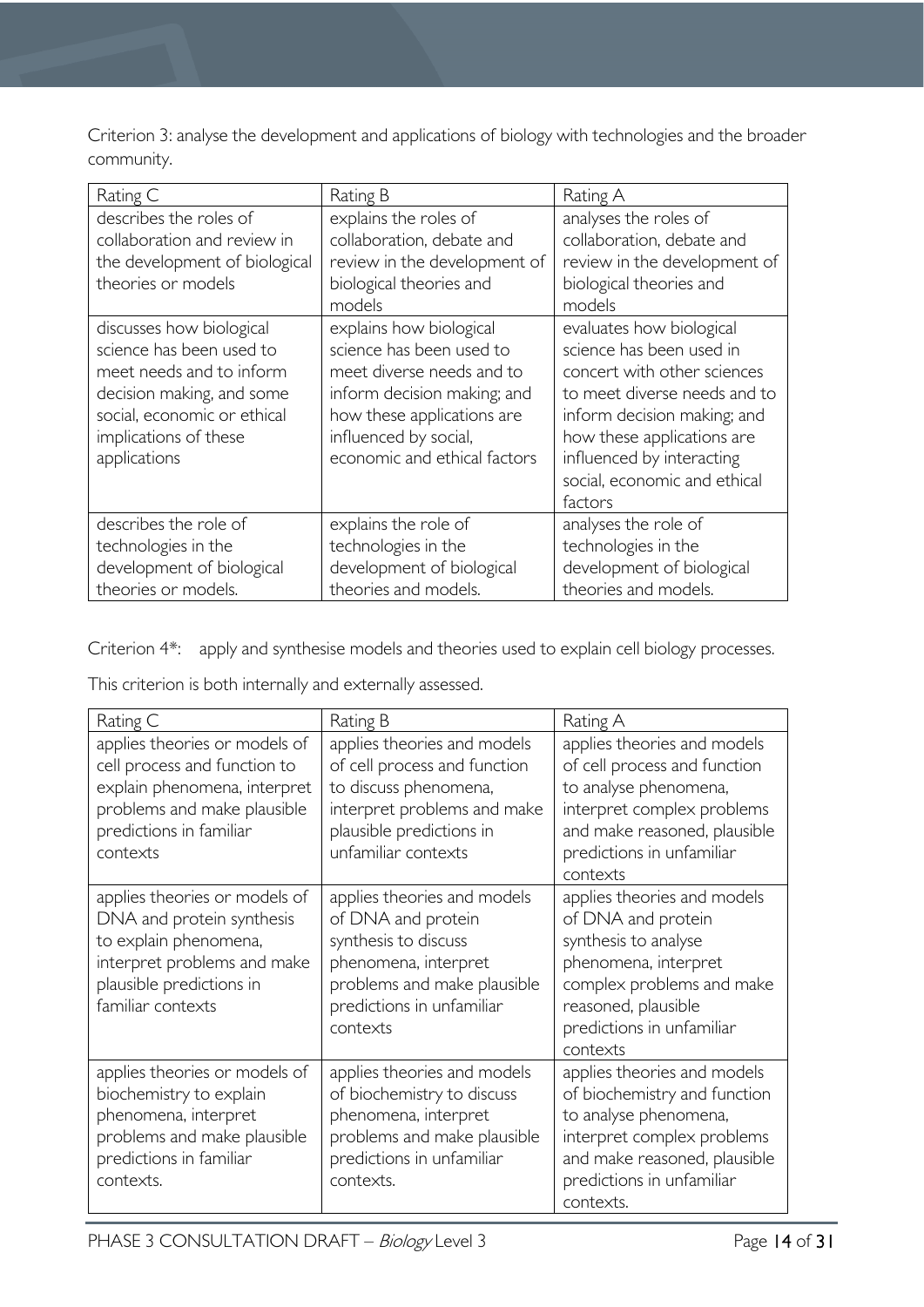Criterion 5\*: apply and synthesise models and theories used to explain reproduction, genetics and evolution.

This criterion is both internally and externally assessed.

| Rating C                                                                                                                                                                                                | Rating B                                                                                                                                                                                                               | Rating A                                                                                                                                                                                                                               |
|---------------------------------------------------------------------------------------------------------------------------------------------------------------------------------------------------------|------------------------------------------------------------------------------------------------------------------------------------------------------------------------------------------------------------------------|----------------------------------------------------------------------------------------------------------------------------------------------------------------------------------------------------------------------------------------|
| applies theories or models of<br>reproduction to explain<br>phenomena, interpret<br>problems and make plausible<br>predictions in familiar<br>contexts                                                  | applies theories and models<br>of reproduction to discuss<br>phenomena, interpret<br>problems and make plausible<br>predictions in unfamiliar<br>contexts                                                              | applies theories and models<br>of reproduction to analyse<br>phenomena, interpret<br>complex problems and make<br>reasoned, plausible<br>predictions in unfamiliar<br>contexts                                                         |
| applies genetic theories or<br>models to describe how<br>system components function<br>and the processes that enable<br>continuity of the individual,<br>population and species in<br>familiar contexts | applies genetic theories and<br>models to explain how<br>system components are<br>interrelated and how they<br>function to enable continuity<br>of the individual, population<br>and species in unfamiliar<br>contexts | applies genetic theories and<br>models to analyse how<br>system components function<br>and are interrelated across a<br>range of scales to enable<br>continuity of the individual,<br>population and species in<br>unfamiliar contexts |
| applies the theory of<br>evolution to describe how<br>system components function<br>and the processes that enable<br>continuity of the individual,<br>population and species in<br>familiar contexts.   | applies the theory of<br>evolution to explain how<br>system components are<br>interrelated and how they<br>function to enable continuity<br>of the individual, population<br>and species in unfamiliar<br>contexts.    | applies the theory of<br>evolution to analyse how<br>system components function<br>and are interrelated across a<br>range of scales to enable<br>continuity of the individual,<br>population and species in<br>unfamiliar contexts.    |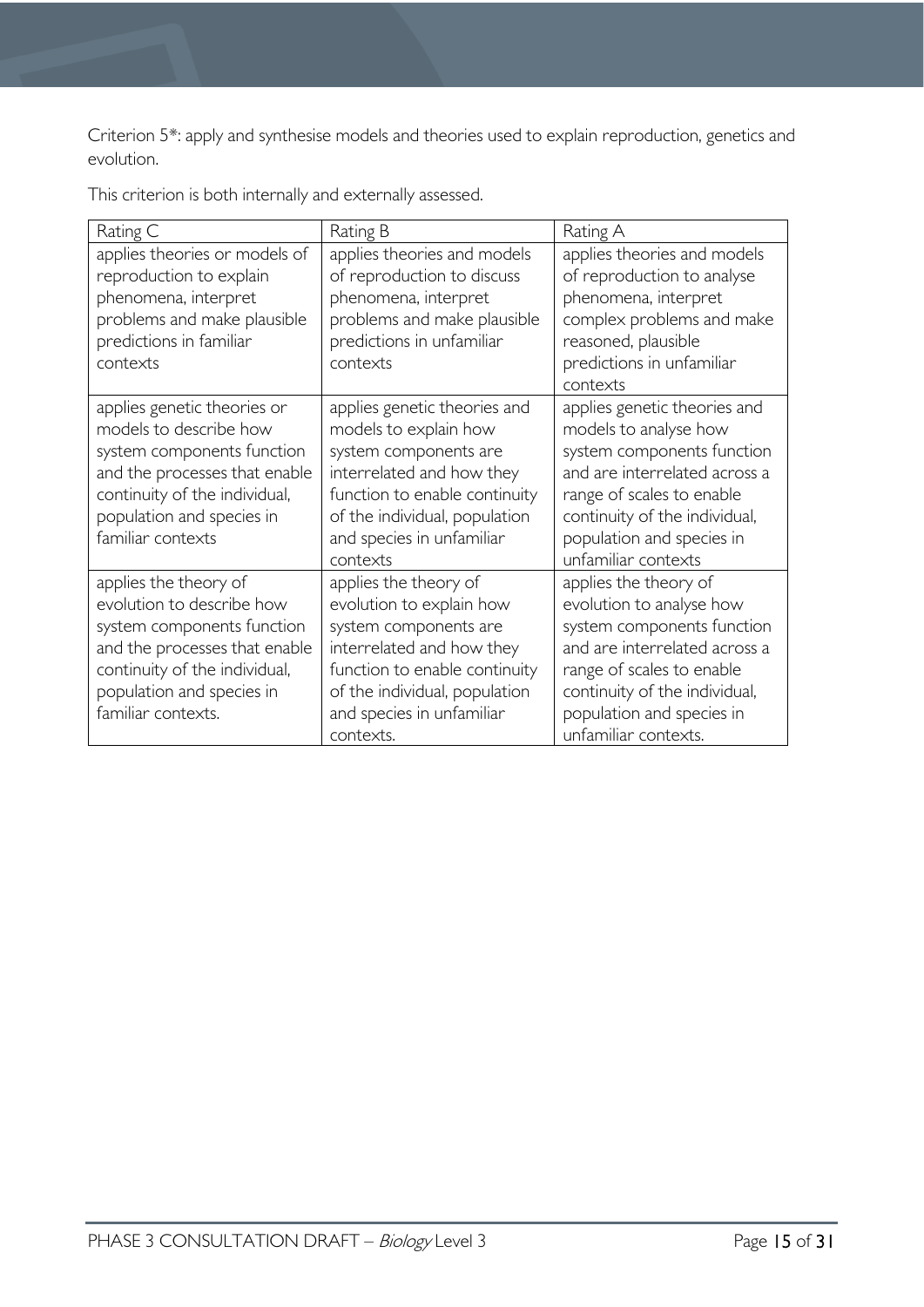Criterion 6\*: apply and synthesise models and theories used to explain homeostasis and immunology.

| Rating C                                                                                                                                                                              | Rating B                                                                                                                                                                                          | Rating A                                                                                                                                                                                                                                |
|---------------------------------------------------------------------------------------------------------------------------------------------------------------------------------------|---------------------------------------------------------------------------------------------------------------------------------------------------------------------------------------------------|-----------------------------------------------------------------------------------------------------------------------------------------------------------------------------------------------------------------------------------------|
| applies theories or models of<br>nervous, endocrine and<br>lymphatic systems to explain<br>phenomena, interpret<br>problems and make plausible<br>predictions in familiar<br>contexts | applies theories and models<br>of nervous, endocrine and<br>lymphatic systems to discuss<br>phenomena, interpret<br>problems and make plausible<br>predictions in unfamiliar<br>contexts          | applies theories and models<br>of nervous, endocrine and<br>lymphatic systems to explain<br>phenomena, interpret<br>complex problems and make<br>reasoned, plausible<br>predictions in unfamiliar<br>contexts                           |
| applies theories or models of<br>homeostasis to describe how<br>system components or<br>processes are affected by<br>external factors, and how the<br>system responds                 | applies theories or models of<br>homeostasis to explain how<br>the function and<br>interrelationships of system<br>components are affected by<br>external factors, and how the<br>system responds | applies theories or models of<br>homeostasis to analyse how<br>the function and<br>interrelationships of system<br>components are affected by<br>external factors across a<br>range of scales, and how the<br>system responds over time |
| applies theories or models of<br>immunology to describe how<br>system components or<br>processes are affected by<br>external factors, and how the<br>system responds.                 | applies theories or models of<br>immunology to explain how<br>the function and<br>interrelationships of system<br>components are affected by<br>external factors, and how the<br>system responds. | applies theories or models of<br>immunology to analyse how<br>the function and<br>interrelationships of system<br>components are affected by<br>external factors across a<br>range of scales, and how the<br>system responds over time. |

This criterion is both internally and externally assessed.

# <span id="page-15-0"></span>Quality Assurance

• This will be determined by TASC at time of accreditation.

# <span id="page-15-1"></span>Qualifications and Award Requirements

The final award will be determined by the Office of Tasmanian Assessment, Standards and Certification from the 9 ratings (6 ratings from the internal assessment and 3 ratings from the external assessment).

The minimum requirements for an award in *Biology* Level 3 are as follows:

EXCEPTIONAL ACHIEVEMENT (EA) 8'A' ratings, 1 'B' rating (2 'A' ratings, 1 'B' rating from external assessment)

HIGH ACHIEVEMENT (HA) 4 'A' ratings, 4 'B' ratings, 1 'C' ratings (1 'A' rating, 1 'B' rating and 1 'C' rating from external assessment)

COMMENDABLE ACHIEVEMENT (CA) 4 'B' ratings, 4 'C' ratings (1 'B' ratings, 2 'C' ratings from external assessment)

SATISFACTORY ACHIEVEMENT (SA)

7 'C' ratings (2 'C' ratings from external assessment)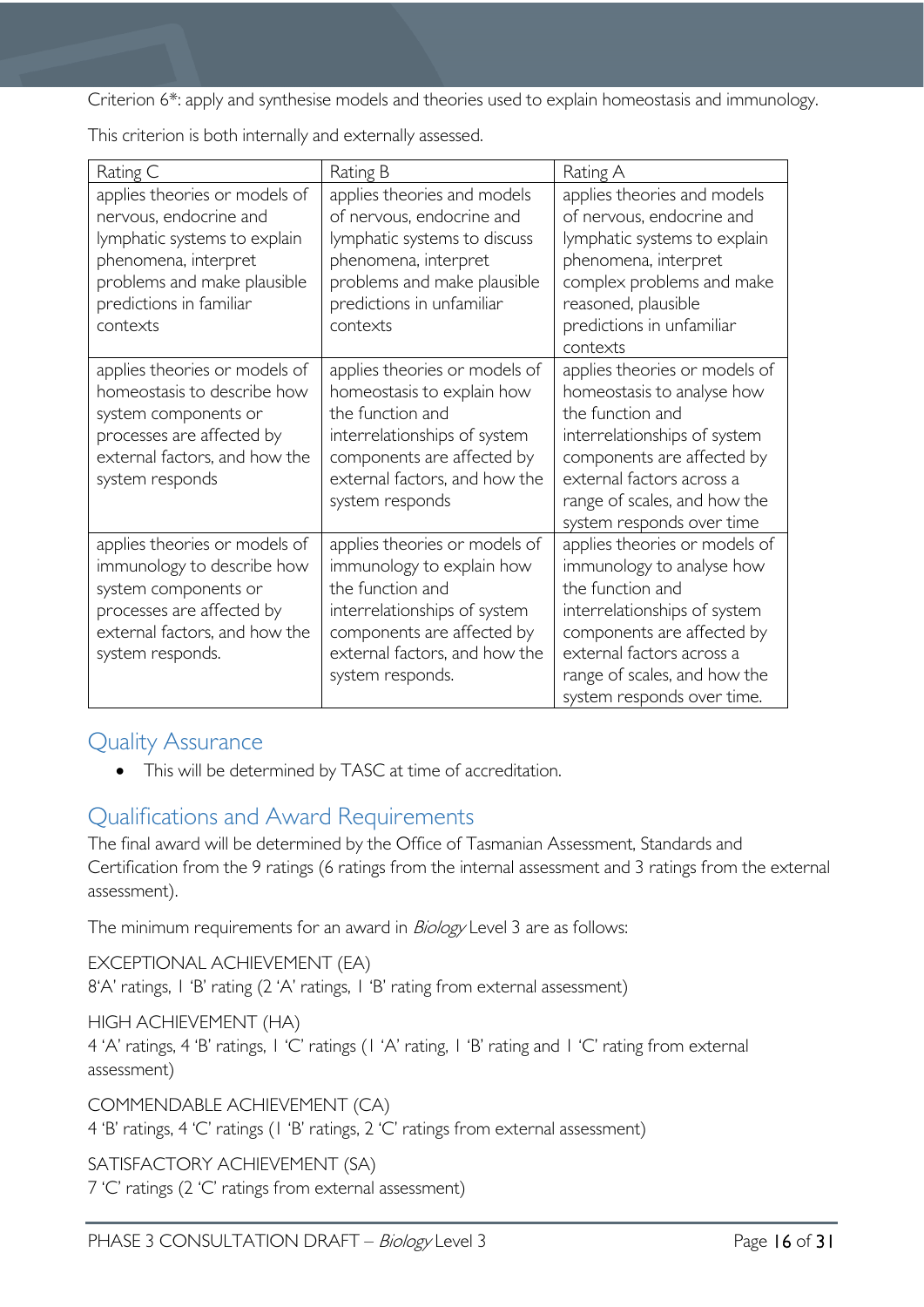# PRELIMINARY ACHIEVEMENT (PA) 5 'C' ratings

A learner who otherwise achieves the ratings for a CA (Commendable Achievement) or SA (Satisfactory Achievement) award but who fails to show any evidence of achievement in one or more criteria ('z' notation) will be issued with a PA (Preliminary Achievement) award.

# <span id="page-16-0"></span>Course Evaluation

• This will be confirmed by time of accreditation.

# <span id="page-16-1"></span>Course Developer

This course has been developed by the Department of Education's Years 9 to 12 Learning Unit in collaboration with Catholic Education Tasmania and Independent Schools Tasmania.

# <span id="page-16-2"></span>Accreditation and Version History

• Details to be determined by TASC at time of accreditation.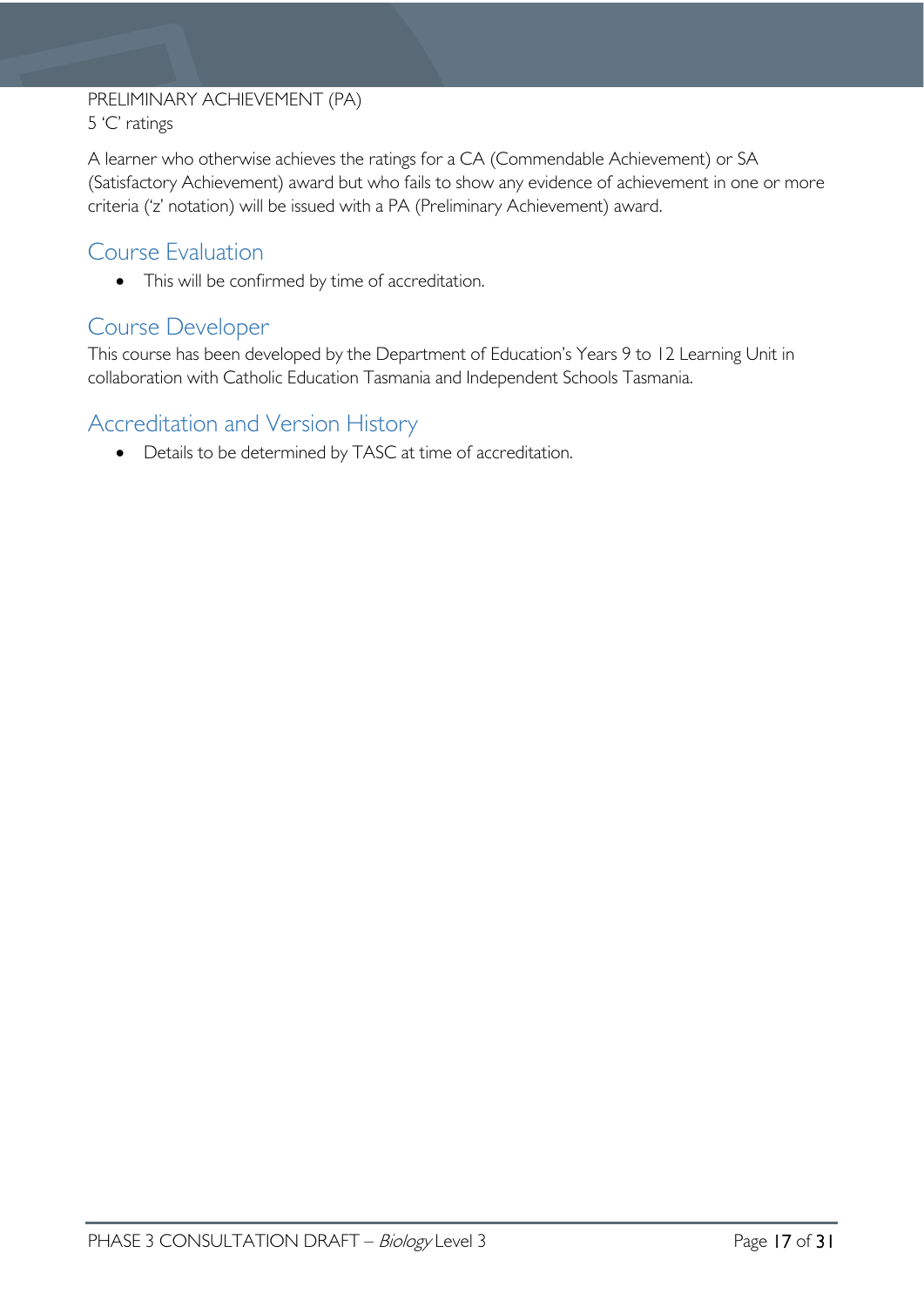# Appendix 1 - Line of Sight

| . .               |                        |                             |                                            |                                                                                   |  |
|-------------------|------------------------|-----------------------------|--------------------------------------------|-----------------------------------------------------------------------------------|--|
| Learning Outcomes |                        |                             |                                            |                                                                                   |  |
| What students are | Content                |                             |                                            |                                                                                   |  |
| expected to learn | What teachers<br>teach | <b>Work Requirements</b>    |                                            |                                                                                   |  |
|                   |                        | Some of what<br>learners do | Criteria                                   |                                                                                   |  |
|                   |                        |                             | Key characteristics of<br>what learners do | <b>Standards</b>                                                                  |  |
|                   |                        |                             |                                            | Qualities to be<br>assessed for the key<br>characteristics of<br>what learners do |  |

<span id="page-17-0"></span>

|    | Learning Outcomes                                                                         | Course              | Work           | Criteria       | Standards | General                     |
|----|-------------------------------------------------------------------------------------------|---------------------|----------------|----------------|-----------|-----------------------------|
|    |                                                                                           | Content             | Requirements   |                |           | Capabilities (GC)           |
|    | Work independently and with others to explore, evaluate and                               | Module 1, 2, 3      | Module 1, 2, 3 | $\subset$      | All       | GC:                         |
|    | communicate cell biology concepts.                                                        |                     |                |                |           | 冒點拳                         |
|    | Design, implement, evaluate and refine inquiries into cell biology.                       | Module 1, 2, 3      | Module 1, 2, 3 | C <sub>2</sub> | All       | GC:                         |
|    |                                                                                           |                     |                |                |           | $\frac{1}{24}$ G.<br>冒      |
|    |                                                                                           |                     |                |                |           |                             |
| 3. | Analyse the impact of the interrelationships of the development and                       | Module 1, 2, 3      | Module 1, 2, 3 | C <sub>3</sub> | All       | GC:                         |
|    | applications of cell biology with technology and the values broader<br>community          |                     |                |                |           | $\mathbf{r} \in \mathbb{R}$ |
| 4. | Apply and analyse models and theories used to understand cell biology                     | Module <sup>1</sup> | Module         | C <sub>4</sub> | All       | GC:                         |
|    | processes, including DNA and protein synthesis, and function of enzymes<br>and coenzymes. |                     |                |                |           | G:                          |
|    |                                                                                           |                     |                |                |           |                             |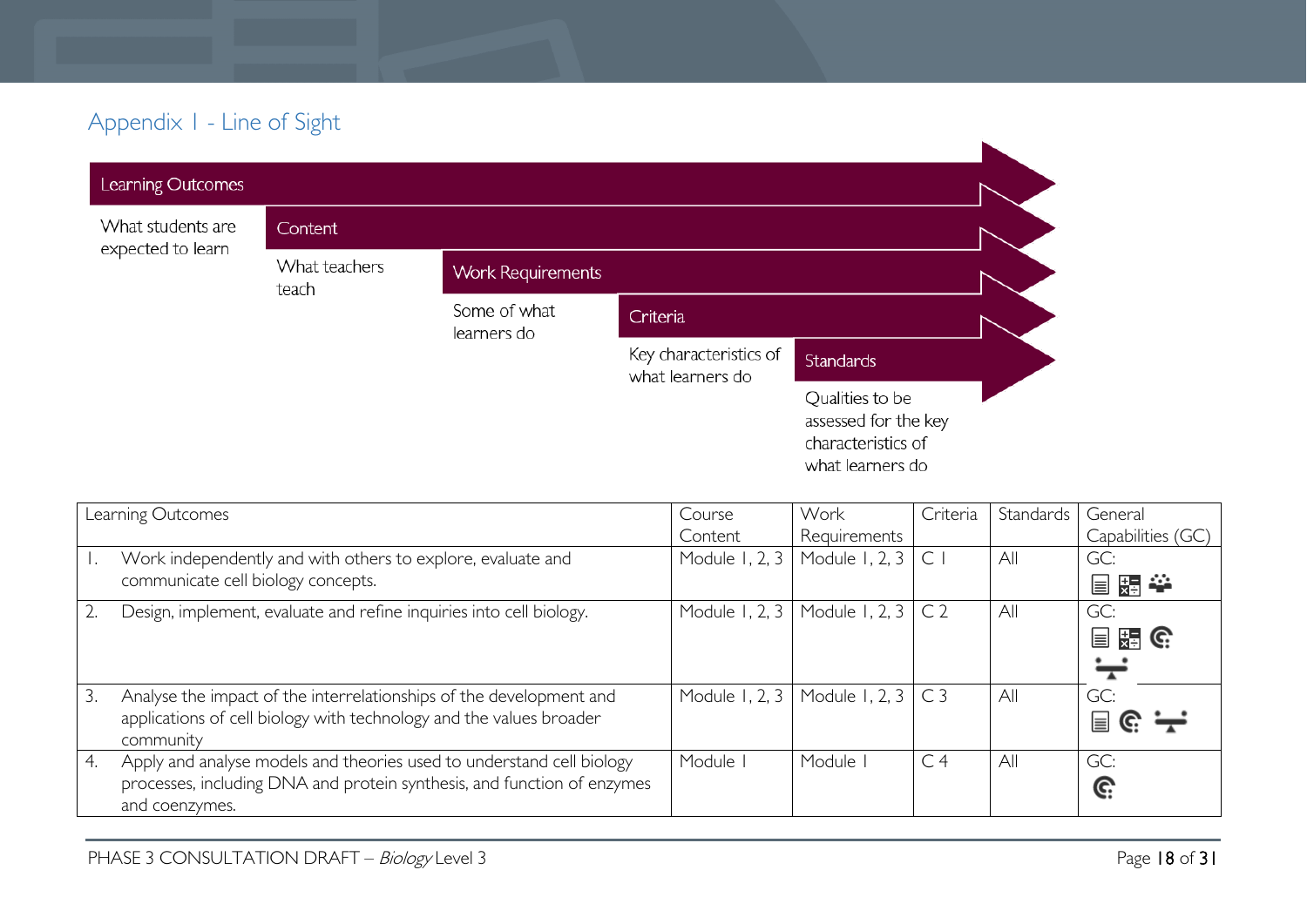| Apply and analyse models and theories used to understand reproduction,<br>genetics and evolution. | Module 2 | Module 2 | ΑI           | GC:<br>e          |
|---------------------------------------------------------------------------------------------------|----------|----------|--------------|-------------------|
| Apply and analyse models and theories used to understand homeostasis<br>and immunology.           | Module 3 | Module 3 | $\mathsf{A}$ | GC:<br>$\sqrt{2}$ |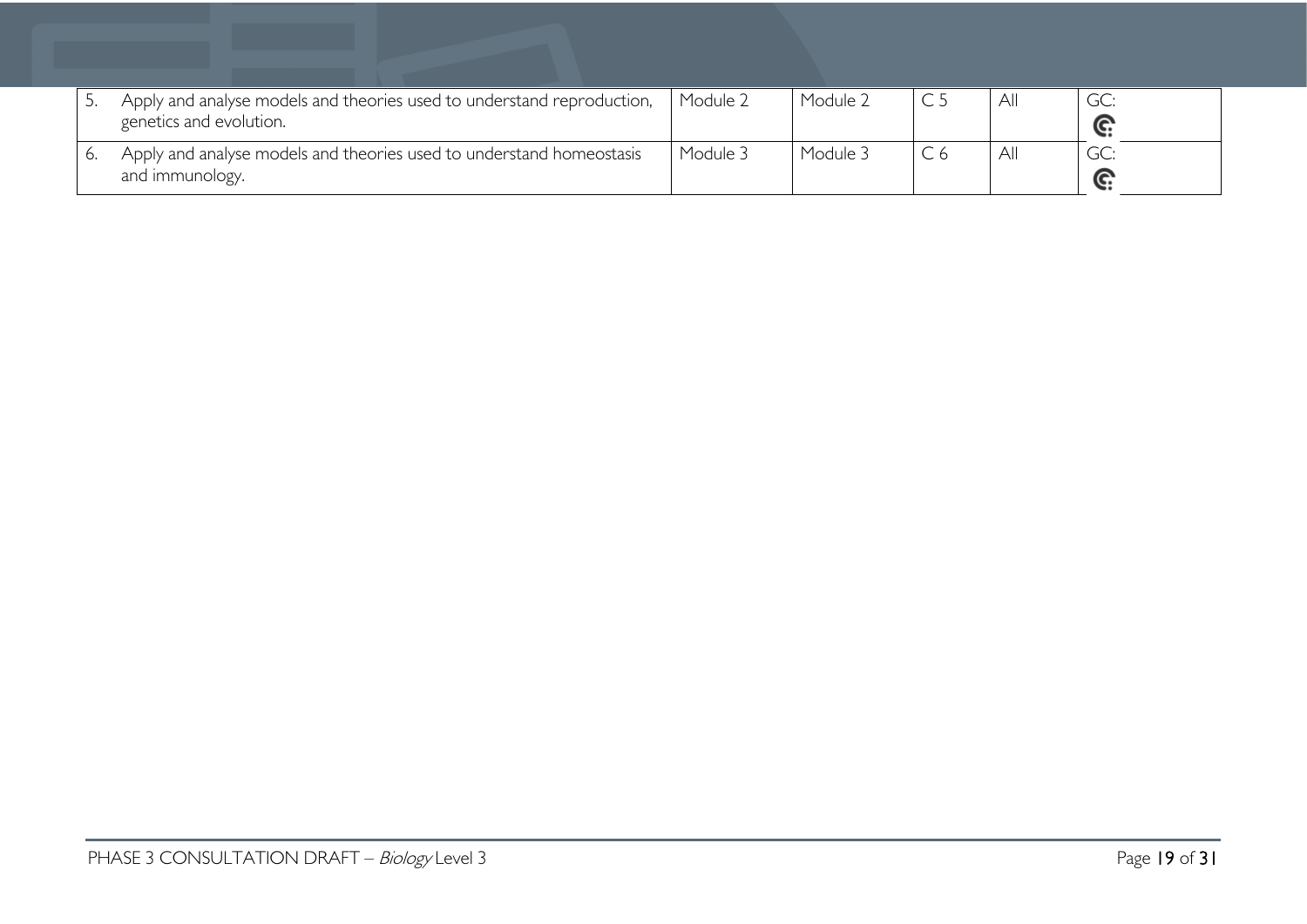# <span id="page-19-0"></span>Appendix 2 - Alignment to Curriculum Frameworks

# <span id="page-19-1"></span>Links to Foundation to Year 10

# Progression from the F-10 Australian Curriculum: Science

The senior secondary Biology curriculum continues to develop student understanding and skills from across the three strands of the F-10 Australian Curriculum: Science. In the Science Understanding strand, the Biology curriculum draws on knowledge and understanding from across the four substrands of Biological, Physical, Chemical, and Earth and Space sciences.

In particular, the Biology curriculum continues to develop the key concepts introduced in the Biological Sciences sub-strand, that is, that a diverse range of living things have evolved on Earth over hundreds of millions of years, that living things are interdependent and interact with each other and their environment, and that the form and features of living things are related to the functions their systems perform.

# Mathematical skills expected of students studying Biology

The Biology curriculum requires students to use the mathematical skills they have developed through the F-10 Australian Curriculum: Mathematics, in addition to the numeracy skills they have developed through the Science Inquiry Skills strand of the Australian Curriculum: Science.

Within the Science Inquiry Skills strand, students are required to gather, represent and analyse numerical data to identify the evidence that forms the basis of scientific arguments, claims or conclusions. In gathering and recording numerical data, students are required to make measurements using appropriate units to an appropriate degree of accuracy.

Students may need to be taught when it is appropriate to join points on a graph and when it is appropriate to use a line of best fit. They may also need to be taught how to construct a straight line that will serve as the line of best fit for a set of data presented graphically.

It is assumed that students will be able to competently:

- perform calculations involving addition, subtraction, multiplication and division of quantities
- perform approximate evaluations of numerical expressions
- express fractions as percentages, and percentages as fractions
- calculate percentages
- recognise and use ratios
- transform decimal notation to power of ten notation
- substitute physical quantities into an equation using consistent units so as to calculate one quantity and check the dimensional consistency of such calculations
- solve simple algebraic equations
- comprehend and use the symbols/notations <,>, ∆, ≈
- translate information between graphical, numerical and algebraic forms
- distinguish between discrete and continuous data then select appropriate forms, variables and scales for constructing graphs
- construct and interpret frequency tables and diagrams, pie charts and histograms
- describe and compare data sets using mean, median and inter-quartile range
- interpret the slope of a linear graph.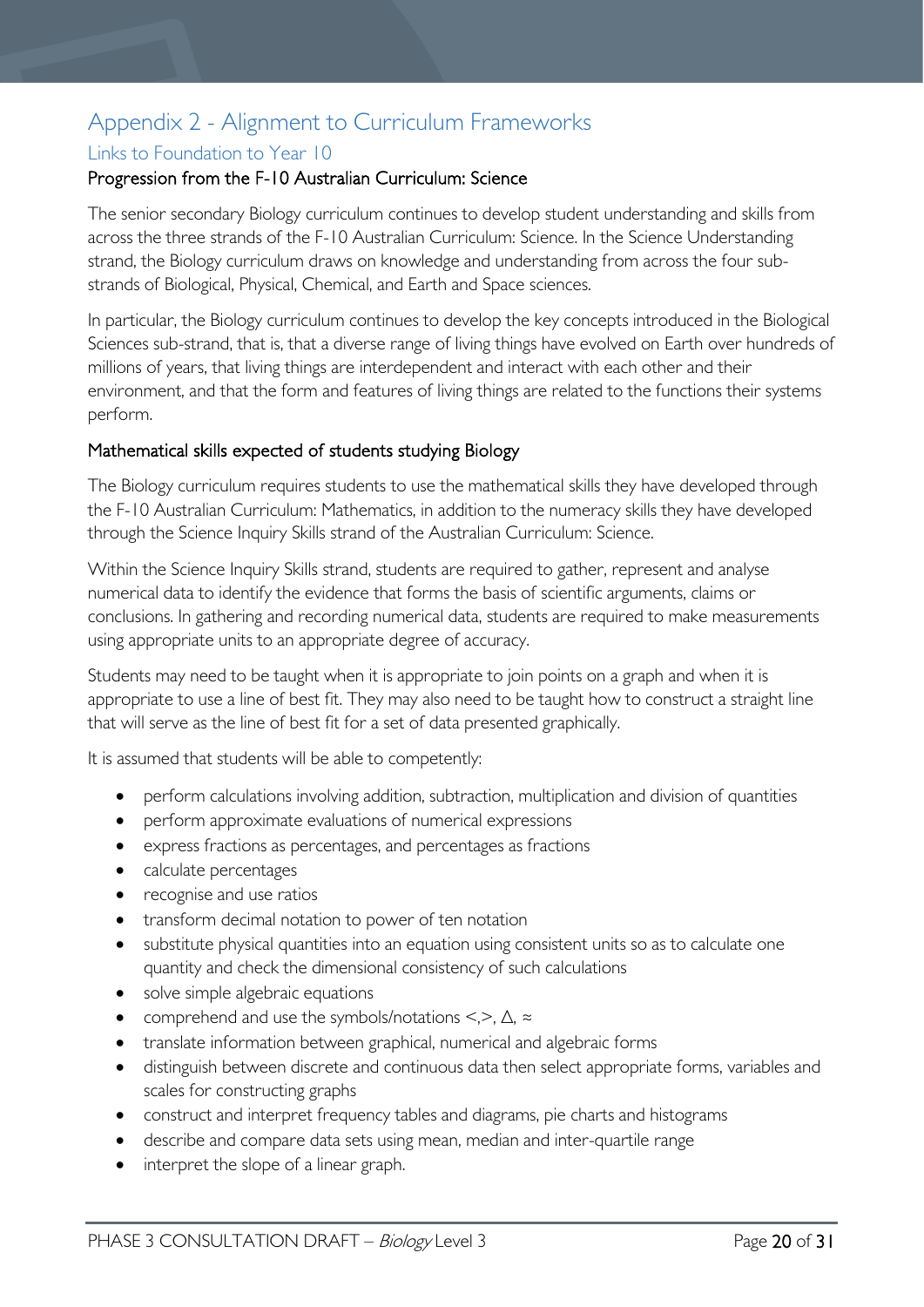# <span id="page-20-0"></span>Senior Secondary Australian Curriculum Biology

Biology Level 3 is aligned to mostly Senior Secondary Australian Curriculum Biology Units 3 and 4 with some elements from Unit 2.

# <span id="page-20-1"></span>Appendix 3 - Work Requirements

<span id="page-20-2"></span>Module 1 Work Requirements Specifications

Focus Area: Discipline-based study Title of Work Requirement: Science Inquiry Skills – Cell Biology Mode /Format: Inquiry Learning Outcomes: 1, 2 and 4 Description:

Learners will undertake an inquiry related to cell biology where they design, implement, evaluate and communicate their thinking and findings at each stage.

In preparation and alongside this inquiry it is likely that shorter practical activities will be engaged. These are designed to support the depth of understanding and engagement in the longer inquiry for a number of purposes, including:

- learning and practising scientific techniques
- safe practices to avoid health and safety issues to be used independently throughout the year
- illustration of concepts
- exploring components of experimental practice.

### Size: 15 hours

**Timing:** Throughout the module

### External agencies: NA

# Relevant criterion/criteria:

- criterion I
- criterion 2
- criterion 4.

Relationship to External Assessment: No relevance

Focus Area: Discipline-based study

Title of Work Requirement: Science as a Human Endeavour – Cell Biology

Mode /Format: Extended Response

Learning Outcomes: 1, 3 and 4

# Description:

As part of another task or tasks (or as a stand-alone assignment) learners must address the development and collaboration within biology and/or science and the broader community aspects of the *Science as a Human Endeavour* in relation to cell biology topics such as: the Human Genome Project, DNA sequencing, PCR Testing

Size: 5 Hours

Timing: Anytime during the module

# External agencies: NA

# Relevant criterion/criteria:

- criterion I
- criterion 3
- criterion 4.

Relationship to External Assessment: No relevance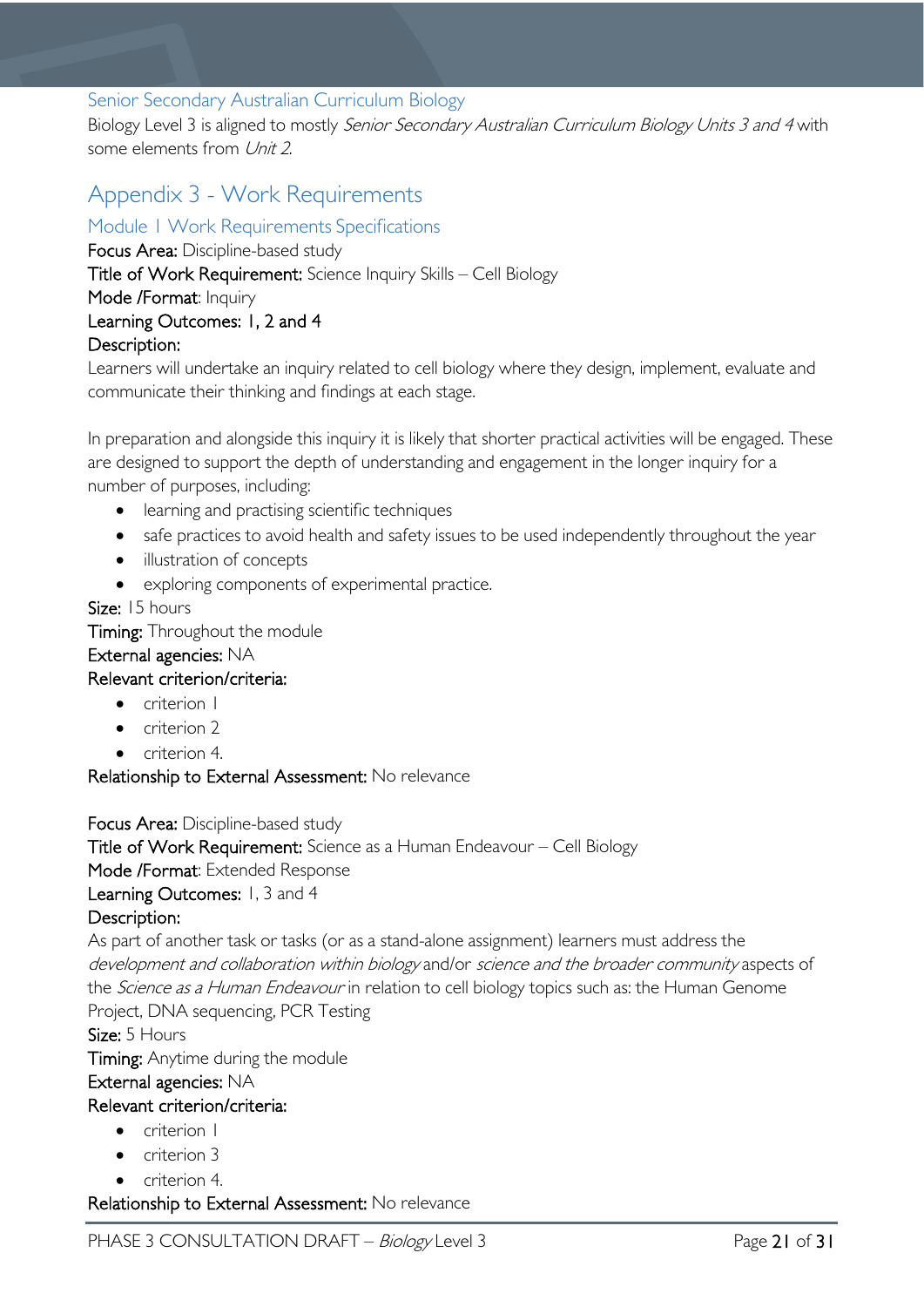# <span id="page-21-0"></span>Module 2 Work Requirements Specifications

Focus Area: Discipline-based study

Title of Work Requirement: Science Inquiry Skills – Reproduction, Genetics and Evolution

Mode /Format: Inquiry

# Learning Outcomes: 1, 2 and 5

# Description:

Learners will undertake an inquiry related to reproduction, genetics and evolution where they design, implement, evaluate and communicate their thinking and findings at each stage.

In preparation and alongside this inquiry it is likely that shorter practical activities will be engaged. These are designed to support the depth of understanding and engagement in the longer inquiry for a number of purposes, including:

- learning and practising scientific techniques
- safe practices to avoid health and safety issues to be used independently throughout the year
- illustration of concepts
- exploring components of experimental practice.

Size: 15 hours

**Timing:** Throughout the module

# External agencies: NA

# Relevant criterion/criteria:

- criterion I
- criterion 2
- criterion 5

# Relationship to External Assessment: No relevance

# Focus Area: Discipline-based study

Title of Work Requirement: Science as a Human Endeavour – Reproduction, Genetics and Evolution Mode /Format: Extended Response

# Learning Outcomes: 1, 3 and 5

# Description:

As part of another task or tasks (or as a stand-alone assignment) learners must address the development and collaboration within biology and/or science and the broader community aspects of the *Science as a Human Endeavour* in relation to reproduction, genetics and evolution topics such as: monocultures, genetically modified organisms, chemotherapy, mechanisms of cancer, genetic testing or evidence for evolution.

# Size: 5 Hours

Timing: Throughout

# External agencies: NA

# Relevant criterion/criteria:

- criterion I
- criterion 3
- criterion 5

Relationship to External Assessment: No relevance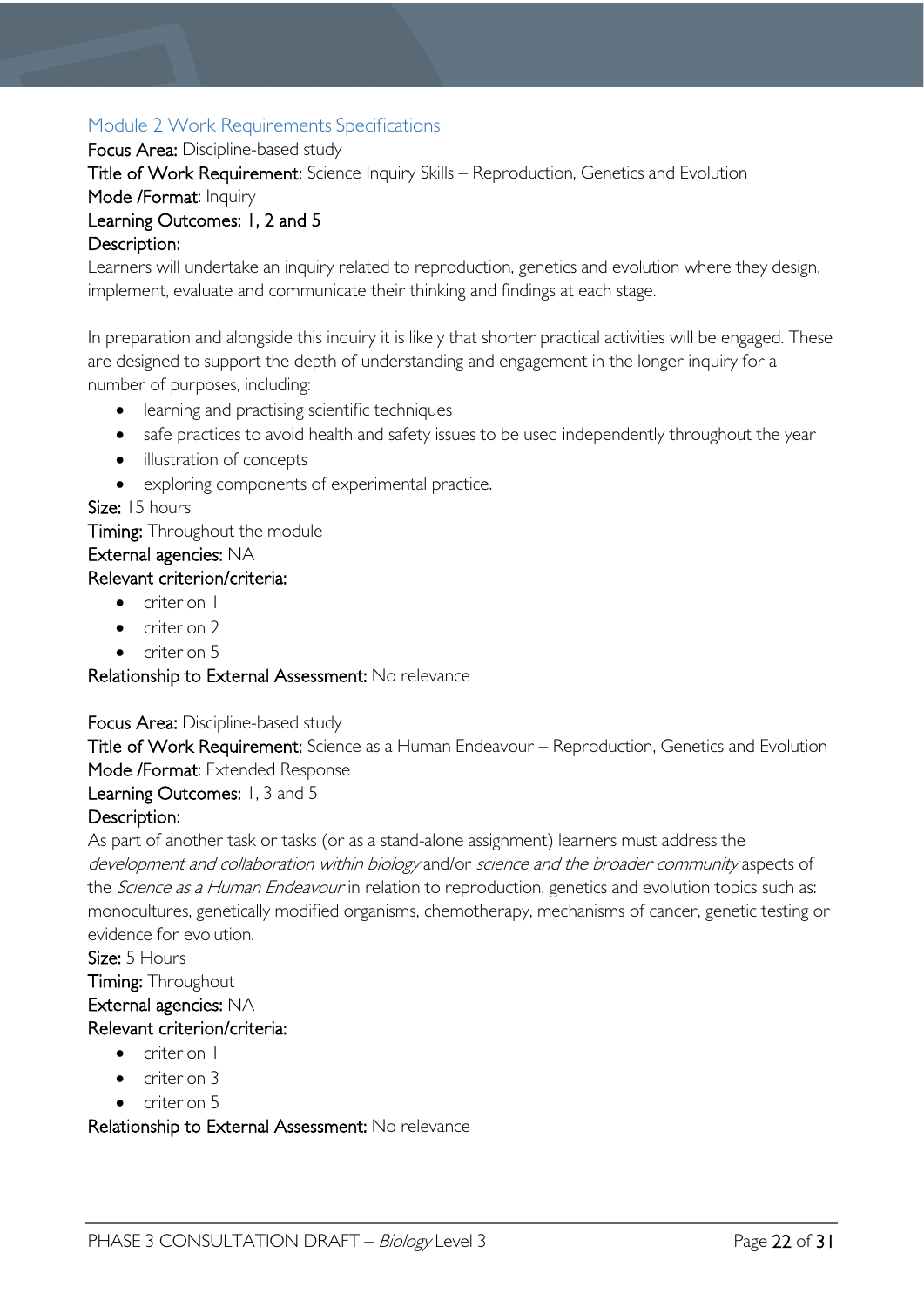# <span id="page-22-0"></span>Module 3 Work Requirements Specifications

Focus Area: Discipline-based study

Title of Work Requirement: Science Inquiry Skills – Homeostasis and Immunology

Mode /Format: Inquiry

Learning Outcomes: 1, 2 and 6

# Description:

Learners will undertake an inquiry related to homeostasis and immunology where they design, implement, evaluate and communicate their thinking and findings at each stage.

In preparation and alongside this inquiry it is likely that shorter practical activities will be engaged. These are designed to support the depth of understanding and engagement in the longer inquiry for a number of purposes, including:

- learning and practising scientific techniques
- safe practices to avoid health and safety issues to be used independently throughout the year
- illustration of concepts
- exploring components of experimental practice
- meeting the requirements of experimental practice while addressing Criterion 2.

### Size: 15 hours

Timing: Throughout the module

#### External agencies: NA

Relevant criterion/criteria: individual elements.

- criterion I
- criterion 2
- criterion 6

### Relationship to External Assessment: No relevance

#### Focus Area: Discipline-based study

Title of Work Requirement: Science as a Human Endeavour – Homeostasis and Immunology Mode /Format: Extended Response

### Learning Outcomes: 1, 3 and 6

### Description:

As part of another task or tasks (or as a stand-alone assignment) learners must address the development and collaboration within biology and/or science and the broader community and science and technology aspects of the Science as a Human Endeavour in relation to homeostasis and immunology topics such as: modelling thermoregulation, modelling, diagnosing and treating hormonal control systems, managing pandemics.

### Size: 5 Hours

Timing: Throughout the module

### External agencies: NA

### Relevant criterion/criteria:

- criterion I
- criterion 3
- criterion 6

### Relationship to External Assessment: No relevance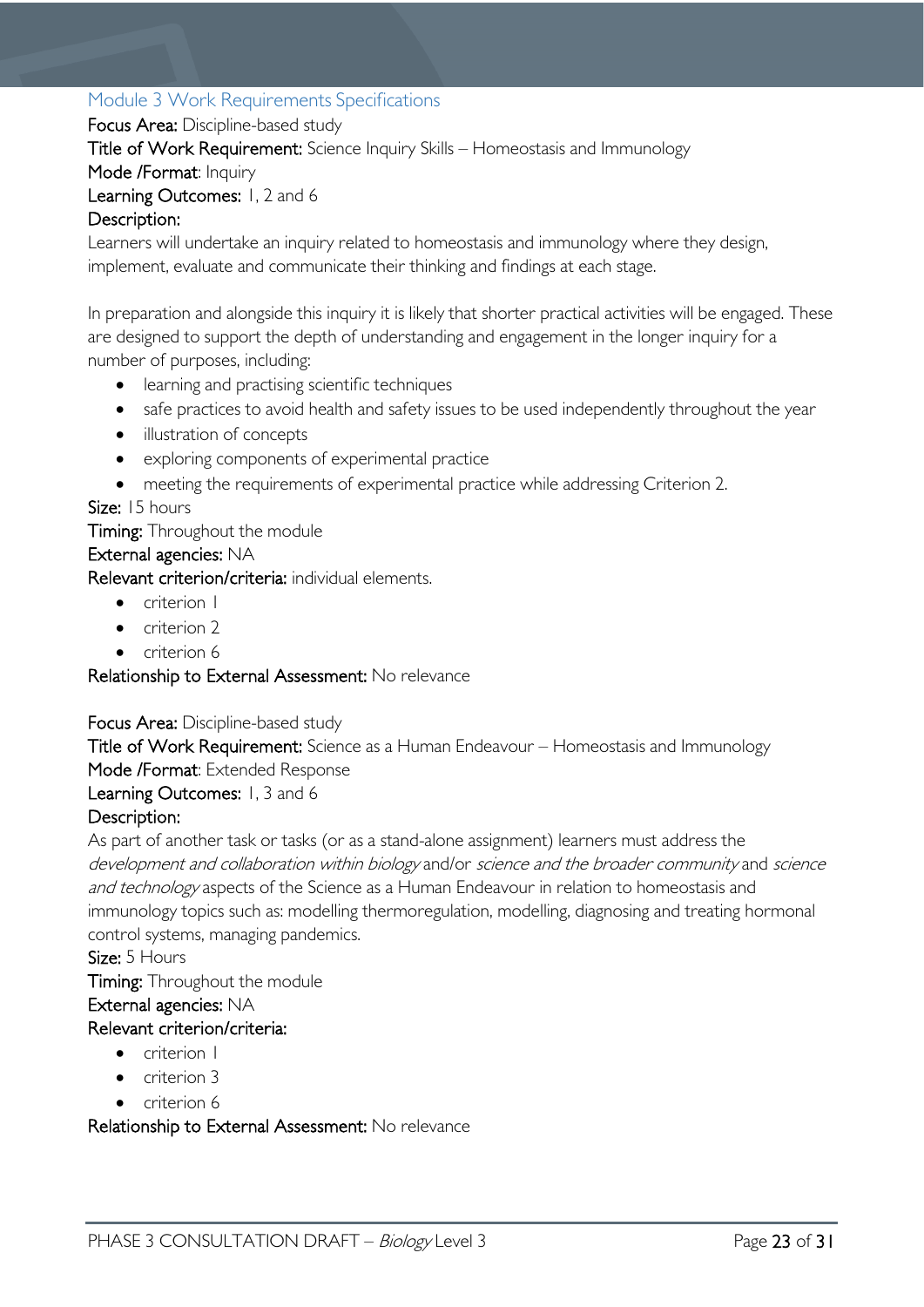# <span id="page-23-0"></span>Appendix 4 – General Capabilities and Cross-Curriculum Priorities

Learning across the curriculum content, including the cross-curriculum priorities and general capabilities, assists students to achieve the broad learning outcomes defined in the Alice Springs (Mparntwe) Education Declaration (December 2019).

#### General Capabilities:

The general capabilities play a significant role in the Australian Curriculum in equipping young Australians to live and work successfully in the twenty-first century.

In the Australian Curriculum, capability encompasses knowledge, skills, behaviours and dispositions. Students develop capability when they apply knowledge and skills confidently, effectively and appropriately in complex and changing circumstances, in their learning at school and in their lives outside school.

The general capabilities include:

- Critical and creative thinking  $\mathbb{C}$
- Ethical understanding  $\div$
- Information and communication technology capability  $\cdot \cdot$
- Intercultural understanding •
- Literacy  $\blacksquare$
- Numeracy
- Personal and social capability  $\ddot{\ddot{}}$

#### Cross-Curriculum Priorities:

Cross-curriculum priorities enable students to develop understanding about and address the contemporary issues they face, for their own benefit and for the benefit of Australia as a whole. The priorities provide national, regional and global dimensions which will enrich the curriculum through development of considered and focused content that fits naturally within learning areas. Incorporation of the priorities will encourage conversations between students, teachers and the wider community.

The cross-curriculum priorities include:

- Aboriginal and Torres Strait Islander Histories and Cultures  $\frac{1}{2}$
- Asia and Australia's Engagement with Asia **MA**
- Sustainability  $\triangleq$

# <span id="page-23-1"></span>Appendix 5 – Glossary

o A central glossary will be added to the final draft of the course for consultation.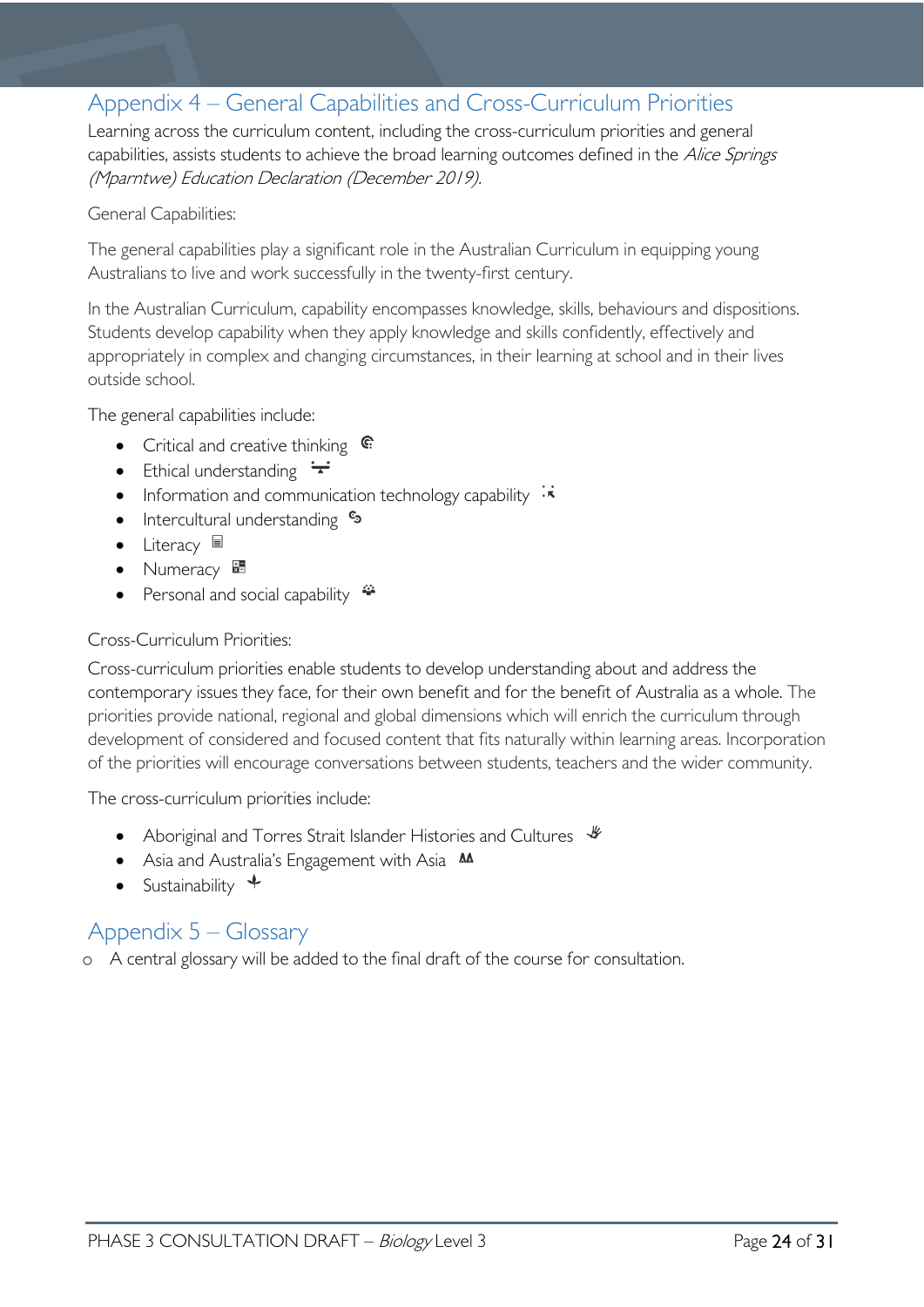# <span id="page-24-0"></span>Appendix 6 – Content in Detail

A central glossary will be added to the final draft of the course for consultation.

# <span id="page-24-1"></span>Module 1

### <span id="page-24-2"></span>Science Understanding

# Key cellular processes

Cell membrane structure and function (to prepare students for homeostasis and immunology)

- fluid mosaic model (extension) movement of substances based on polarity and size
- function of protein channels in active transport sodium potassium pumps
- glycolipids for cellular recognition
- glycoproteins as receptors for chemical signals
- exocytosis, endocytosis (phagocytosis).

### DNA and protein synthesis

- DNA is a helical double-stranded molecule that occurs bound to proteins in chromosomes in the nucleus, and as unbound circular DNA in the cytosol of prokaryotes and in the mitochondria and chloroplasts of eukaryotic cells. (ACSBL076)
- The structural properties of the DNA molecule, including nucleotide composition and pairing and the weak bonds between strands of DNA, allow for replication. (ACSBL077)
- Genes include 'coding' and 'non-coding' DNA, and many genes contain information for protein production. (ACSBL078)
- Protein synthesis involves transcription of a gene into messenger RNA in the nucleus, and translation into an amino acid sequence at the ribosome. Role of organelles in protein production and transport out of cell. (ACSBL079)
- The phenotypic expression of genes depends on factors controlling transcription and translation during protein synthesis, the products of other genes, and the environment. (ACSBL081)
- Mutations in genes and chromosomes can result from errors in DNA replication or cell division, or from damage by physical or chemical factors in the environment. (ACSBL082)
- Differential gene expression controls cell differentiation for tissue formation, as well as the structural changes that occur during growth. (ACSBL083)
- cell specialisation neurons and leukocytes..

### Biochemistry – function of enzymes and co-enzymes in metabolism

- Proteins, including enzymes, are essential to cell structure and functioning. (ACSBL080)
- Enzymes as biological catalysts. (ACSBL050)
- Competitive and non-competitive inhibition including reversible and non-reversible inhibition. (ACSBL051)
- Co-enzymes NAD and NADP as electron carriers.
- Photosynthesis extension light dependent and light independent stages (individual steps not required). (ACSBL052)
- Cellular respiration (aerobic and anaerobic)– extension glycolysis, Kreb's cycle and electron transport chain (individual steps not required). (ACSBL053)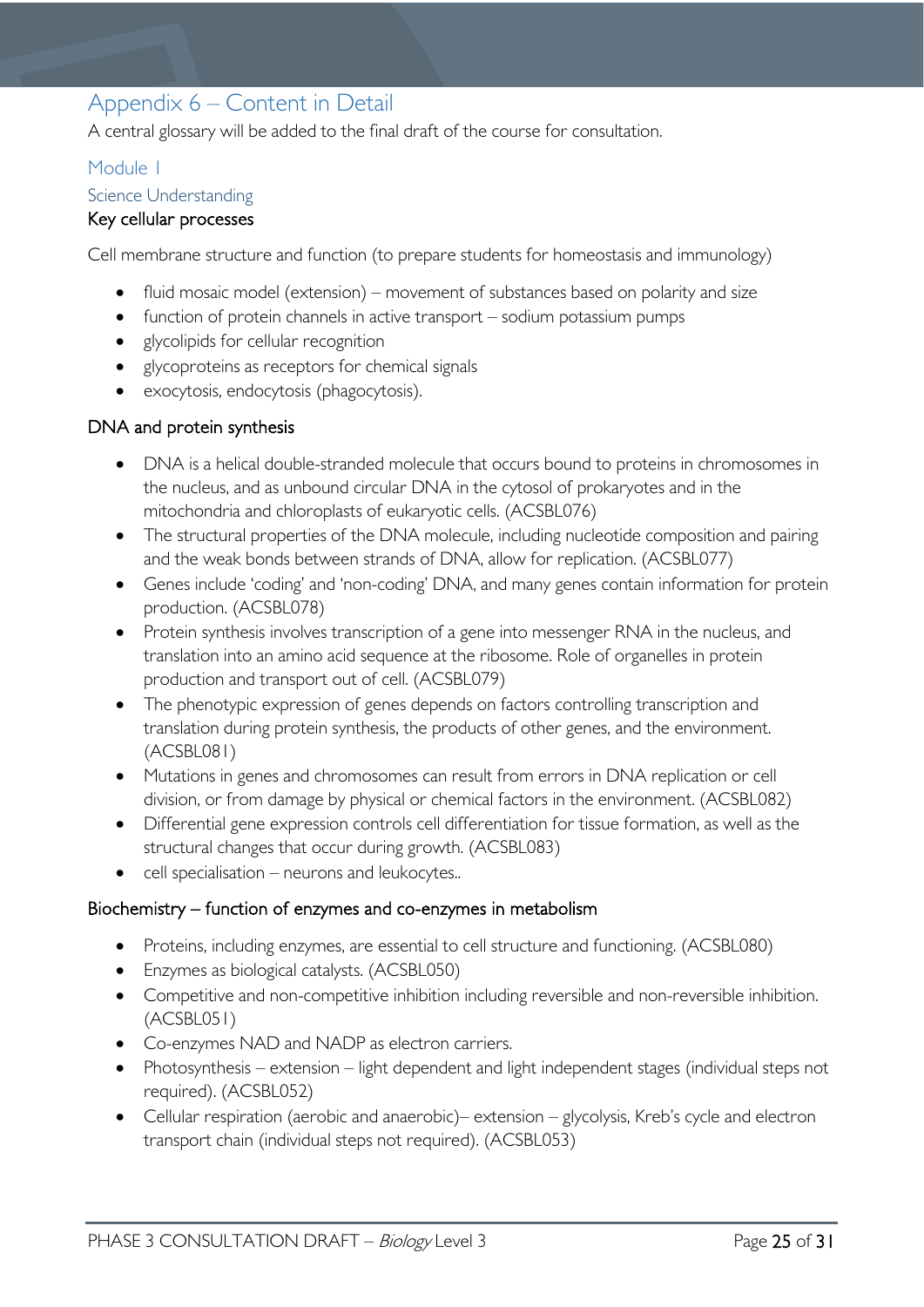#### <span id="page-25-0"></span>Science as a Human Endeavour

### Development and collaboration within biology

International collaboration is often required when investing in large-scale science projects or addressing issues for the Asia-Pacific region. (ACSBL073)

#### Science and the broader community

- The acceptance of scientific knowledge can be influenced by the social, economic and cultural context in which it is considered. (ACSBL070)
- People can use scientific knowledge to inform the monitoring, assessment and evaluation of risk. (ACSBL071)

#### <span id="page-25-1"></span>Science Inquiry Skills

### Design of inquiry

- Identify, research and construct questions for investigation; propose hypotheses; and predict possible outcomes. (ACSBL061)
- Design investigations, including the procedure/s to be followed, the materials required, and the type and amount of primary and/or secondary data to be collected; conduct risk assessments; and consider research ethics, including animal ethics. (ACSBL062)

#### Implementation of Inquiry

- Conduct investigations, including real or virtual gel electrophoresis, safely, competently and methodically for the collection of valid and reliable data. (ACSBL063)
- Represent data in meaningful and useful ways, including the use of mean, median, range and probability; organise and analyse data to identify trends, patterns and relationships; discuss the ways in which measurement error, instrumental accuracy, the nature of the procedure and the sample size may influence uncertainty and limitations in data; and select, synthesise and use evidence to make and justify conclusions. (ACSBL064)

### Evaluation of inquiry

- Interpret a range of scientific and media texts, and evaluate models, processes, claims and conclusions by considering the quality of available evidence, including interpreting confidence intervals in secondary data; and use reasoning to construct scientific arguments. (ACSBL065)
- Select, construct and use appropriate representations, including models of DNA replication, transcription and translation, Punnett squares and probability models of expression of a specific gene in a population, to communicate conceptual understanding, solve problems and make predictions. (ACSBL066)
- Communicate to specific audiences and for specific purposes using appropriate language, nomenclature, genres and modes, including scientific reports. (ACSBL067)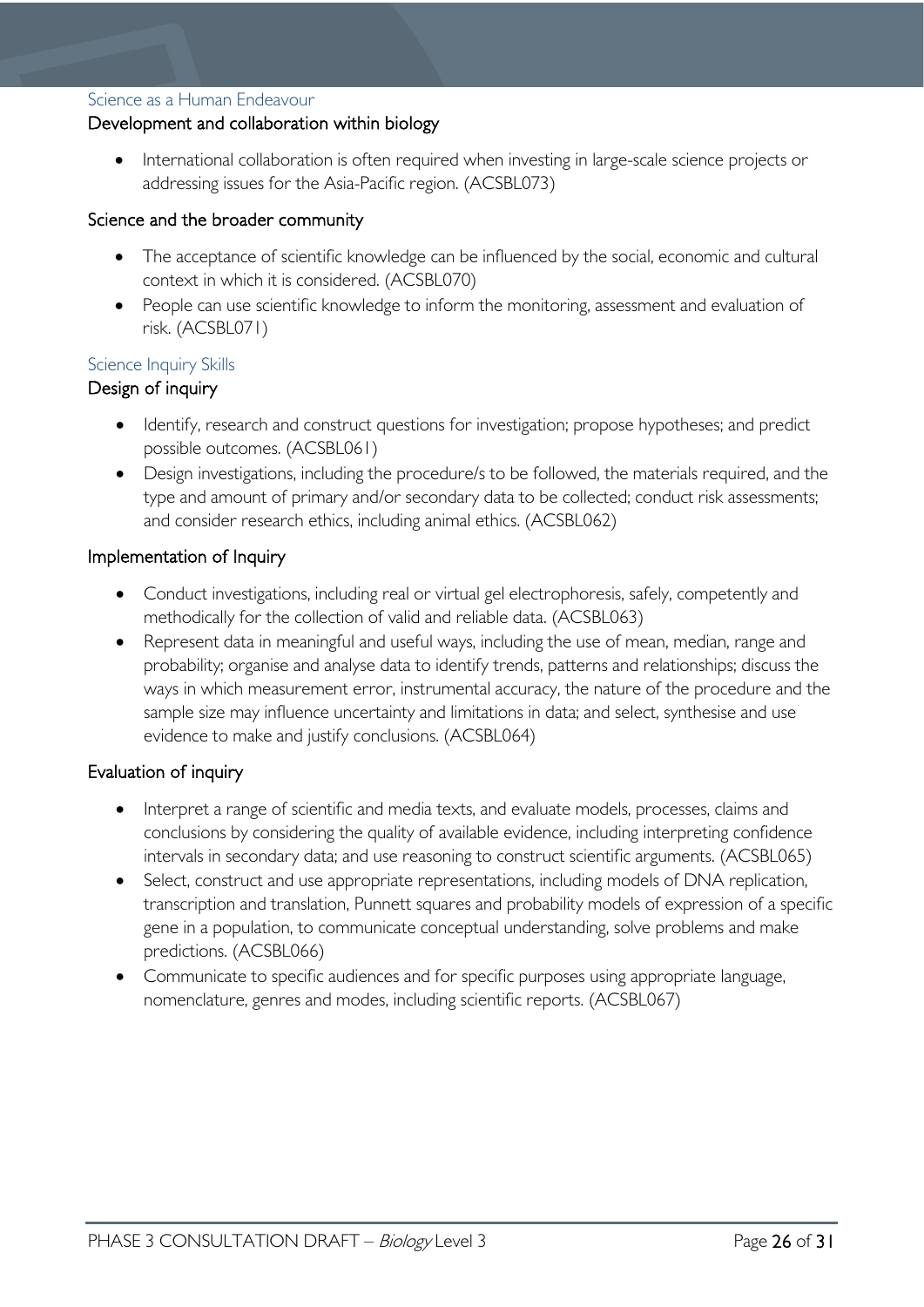# <span id="page-26-0"></span>Module 2

# <span id="page-26-1"></span>Science Understanding

# **Reproduction**

Continuity of life requires the replication of genetic material and its transfer to the next generation through processes including binary fission, mitosis, meiosis and fertilisation (ACSBL075)

- asexual and sexual advantages and disadvantages
- meiosis and mitosis (including all stages).

# **Genetics**

Frequencies of genotypes and phenotypes of offspring can be predicted using probability models, including Punnett squares, and by taking into consideration patterns of inheritance, including:

- the effects of dominance
- autosomal alleles
- X-linked alleles
- multiple alleles
- polygenic inheritance (ACSBL085)
- monohybrid crosses only.

Use of pedigree charts.

### Evolution

- Variations in the genotype of offspring arise as a result of the processes of meiosis and fertilisation, as well as a result of mutations. (ACSBL084)
- Life has existed on Earth for approximately 3.5 billion years and has changed and diversified over time. (ACSBL088)
- Comparative genomics provides evidence for the theory of evolution. (ACSBL089)
- Natural selection occurs when selection pressures in the environment confer a selective advantage on a specific phenotype to enhance its survival and reproduction; this results in changes in allele frequency in the gene pool of a population. (ACSBL090)
- In additional to environmental selection pressures, mutation, gene flow and genetic drift can contribute to changes in allele frequency in a population gene pool and results in microevolutionary change. (ACSBL091)
- Mutation is the ultimate source of genetic variation as it introduces new alleles into a population. (ACSBL092)
- Speciation and macro-evolutionary changes result from an accumulation of micro-evolutionary changes over time. (ACSBL093)
- Differing selection pressures between geographically isolated populations may lead to allopatric speciation. (ACSBL094)
- Populations with reduced genetic diversity face increased risk of extinction. (ACSBL095).

### <span id="page-26-2"></span>Science as a Human Endeavour

### Development and collaboration within Biology

• Models and theories are contested and refined or replaced when new evidence challenges them, or when a new model or theory has greater explanatory power. (ACSBL069)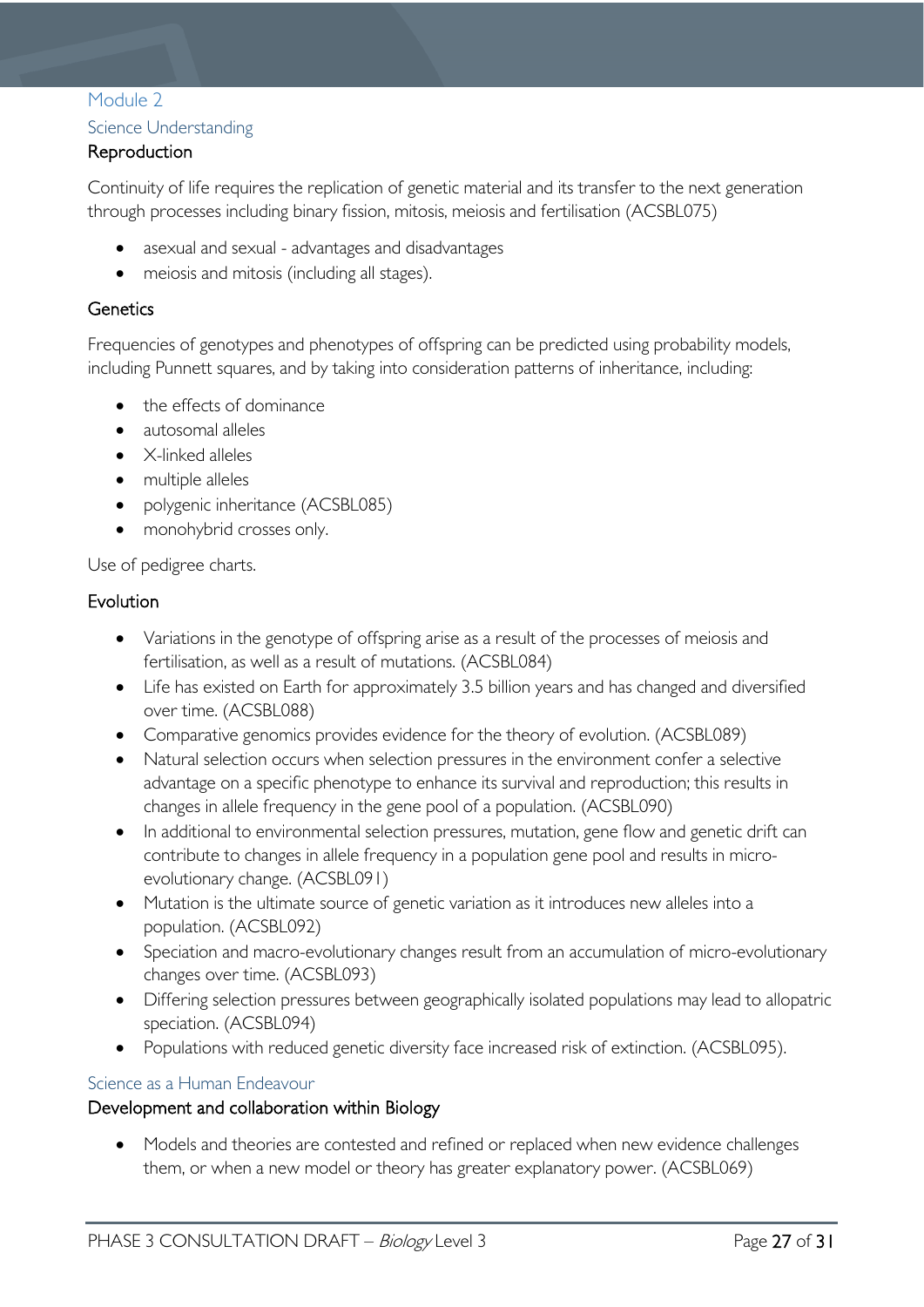#### Science and the broader community

- The acceptance of scientific knowledge can be influenced by the social, economic and cultural context in which it is considered. (ACSBL070)
- People can use scientific knowledge to inform the monitoring, assessment and evaluation of risk. (ACSBL071)
- Science can be limited in its ability to provide definitive answers to public debate; there may be insufficient reliable data available, or interpretation of the data may be open to question. (ACSBL072).

# <span id="page-27-0"></span>Science Inquiry Skills

# Design of inquiry

- Identify, research and construct questions for investigation; propose hypotheses; and predict possible outcomes. (ACSBL061)
- Design investigations, including the procedure/s to be followed, the materials required, and the type and amount of primary and/or secondary data to be collected; conduct risk assessments; and consider research ethics, including animal ethics. (ACSBL062)

# Implementation of Inquiry

- Conduct investigations, including the use of probabilities to predict inheritance patterns, and population simulations to predict population changes, safely, competently and methodically for the collection of valid and reliable data. (ACSBL063)
- Represent data in meaningful and useful ways, including the use of mean, median, range and probability; organise and analyse data to identify trends, patterns and relationships; discuss the ways in which measurement error, instrumental accuracy, the nature of the procedure and the sample size may influence uncertainty and limitations in data; and select, synthesise and use evidence to make and justify conclusions. (ACSBL064)

# Evaluation of inquiry

- Interpret a range of scientific and media texts, and evaluate models, processes, claims and conclusions by considering the quality of available evidence, including interpreting confidence intervals in secondary data; and use reasoning to construct scientific arguments. (ACSBL065)
- Select, construct and use appropriate representations, Punnett squares and probability models of expression of a specific gene in a population, to communicate conceptual understanding, solve problems and make predictions. (ACSBL066)
- Communicate to specific audiences and for specific purposes using appropriate language, nomenclature, genres and modes, including scientific reports. (ACSBL067)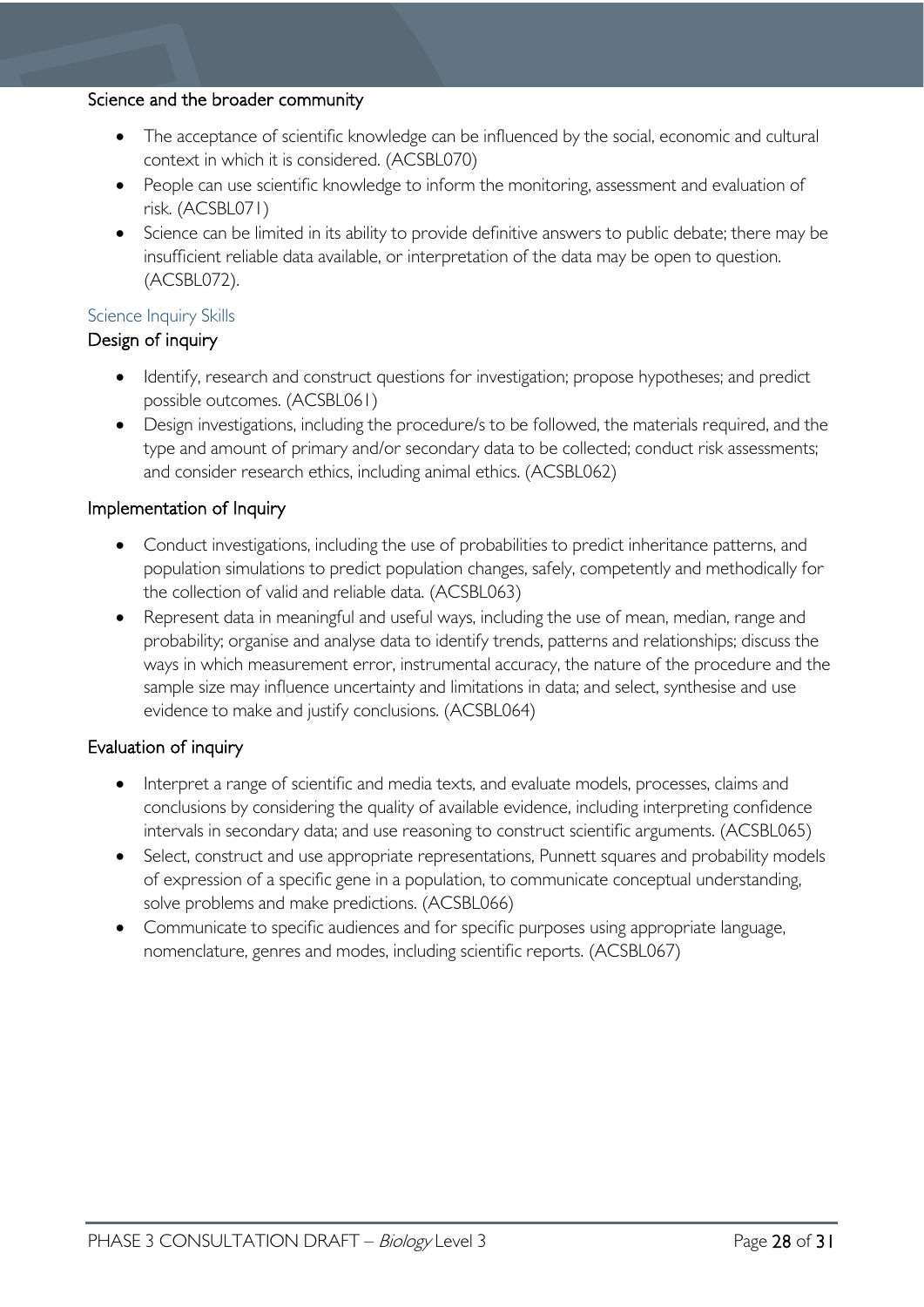# <span id="page-28-0"></span>Module 3

# <span id="page-28-1"></span>Science Understanding

### Nervous system

- sensory receptors, neurons, effectors
- passage of nerve impulses involving transmission of action potential along nerve axons
- Neurotransmitters and signal transduction. (ACSBL112)

### Endocrine System

- endocrine glands
- Action of hormone on target tissues and organs. (ACSBL113)

# Lymphatic System

- lymphatic vessels, organs and tissues
- role of lymph nodes.

### Homeostasis

- Stimulus response model negative feedback. (ACSBL110)
- Receptors and effectors are linked by nervous and hormonal pathways. (ACSBL110)
- Maintain internal environment within tolerance limits:
- − glucose regulation (ACSBL111)
- − maintain water balance (ACSBL115)
- Endothermic animals have thermoregulatory abilities:
- − temperature regulation (ACSBL114).

### Immunology

- Infectious disease differs from other disease (for example, genetic and lifestyle diseases) in that it is caused by invasion by a pathogen and can be transmitted from one host to another.  $(ACSBL116)$
- Pathogens include prions, viruses, bacteria, fungi, protists and parasites. (ACSBL117)
- Pathogens transmission occurs by various mechanisms including through direct contact, contact with body fluids, and via contaminated food, water or disease-specific vectors. (ACSBL118)
- When a pathogen enters a host, it causes physical or chemical changes (for example, the introduction of foreign chemicals via the surface of the pathogen, or the production of toxins) in the cells or tissues; these changes stimulate the host immune responses. (ACSBL119)
- All plants and animals have innate (general) immune responses to the presence of pathogens; vertebrates also have adaptive immune responses. (ACSBL120)
- Innate responses in animals target pathogens, including through the inflammation response, which involves the actions of phagocytes, defensins and the complement system. (ACSBL121)
- In vertebrates, adaptive responses to specific antigens include the production of humoral immunity through the production of antibodies by B lymphocytes, and the provision of cellmediated immunity by T lymphocytes; in both cases memory cells are produced that confirm long-term immunity to the specific antigen. (ACSBL122)
- In vertebrates, immunity may be passive (for example, antibodies gained via the placenta or via antibody serum injection) or active (for example, acquired through actions of the immune system as a result of natural exposure to a pathogen or through the use of vaccines). (ACSBL123)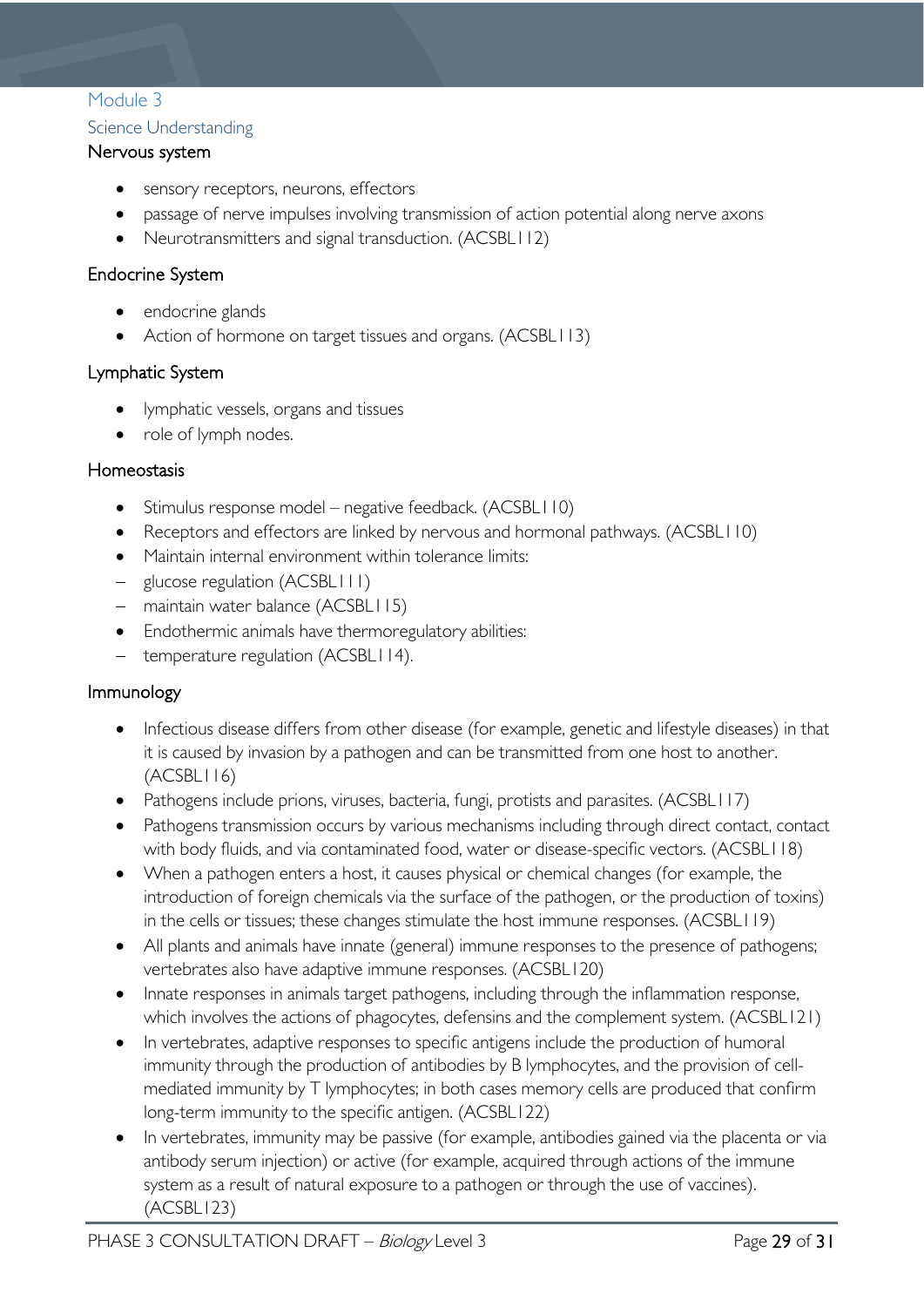- Transmission and spread of disease is facilitated by regional and global movement of organisms. (ACSBL124)
- The spread of a specific disease involves a wide range of interrelated factors (for example, persistence of the pathogen within hosts, the transmission mechanism, the proportion of the population that are immune or have been immunised, and the mobility of individuals of the affected population); analysis of these factors can enable prediction of the potential for an outbreak, as well as evaluation of strategies to control the spread of disease. (ACSBL125)

### <span id="page-29-0"></span>Science as a Human Endeavour

# Development and collaboration within Biology

- Models and theories are contested and refined or replaced when new evidence challenges them, or when a new model or theory has greater explanatory power. (ACSBL104)
- International collaboration is often required when investing in large-scale science projects or addressing issues for the Asia-Pacific region. (ACSBL108)

# Science and technology

• ICT and other technologies have dramatically increased the size, accuracy and geographic and temporal scope of data sets with which scientists work. (ACSBL103)

# Science and the broader community

- People can use scientific knowledge to inform the monitoring, assessment and evaluation of risk. (ACSBL106)
- Science can be limited in its ability to provide definitive answers to public debate; there may be insufficient reliable data available, or interpretation of the data may be open to question. (ACSBL107)

### <span id="page-29-1"></span>Science Inquiry Skills

# Design of inquiry

- Identify, research and construct questions for investigation; propose hypotheses; and predict possible outcomes. (ACSBL096)
- Design investigations, including the procedure/s to be followed, the materials required, and the type and amount of primary and/or secondary data to be collected; conduct risk assessments; and consider research ethics, including the rights of living organisms. (ACSBL097)

# Implementation of Inquiry

- Conduct investigations, including using models of homeostasis and disease transmission, safely, competently and methodically for valid and reliable collection of data. (ACSBL098)
- Represent data in meaningful and useful ways, including the use of mean, median, range and probability; organise and analyse data to identify trends, patterns and relationships; discuss the ways in which measurement error, instrumental accuracy, the nature of the procedure and sample size may influence uncertainty and limitations in data; and select, synthesise and use evidence to make and justify conclusions. (ACSBL099)

# Evaluation of inquiry

• Interpret a range of scientific and media texts, and evaluate models, processes, claims and conclusions by considering the quality of available evidence; and use reasoning to construct scientific arguments. (ACSBL100)